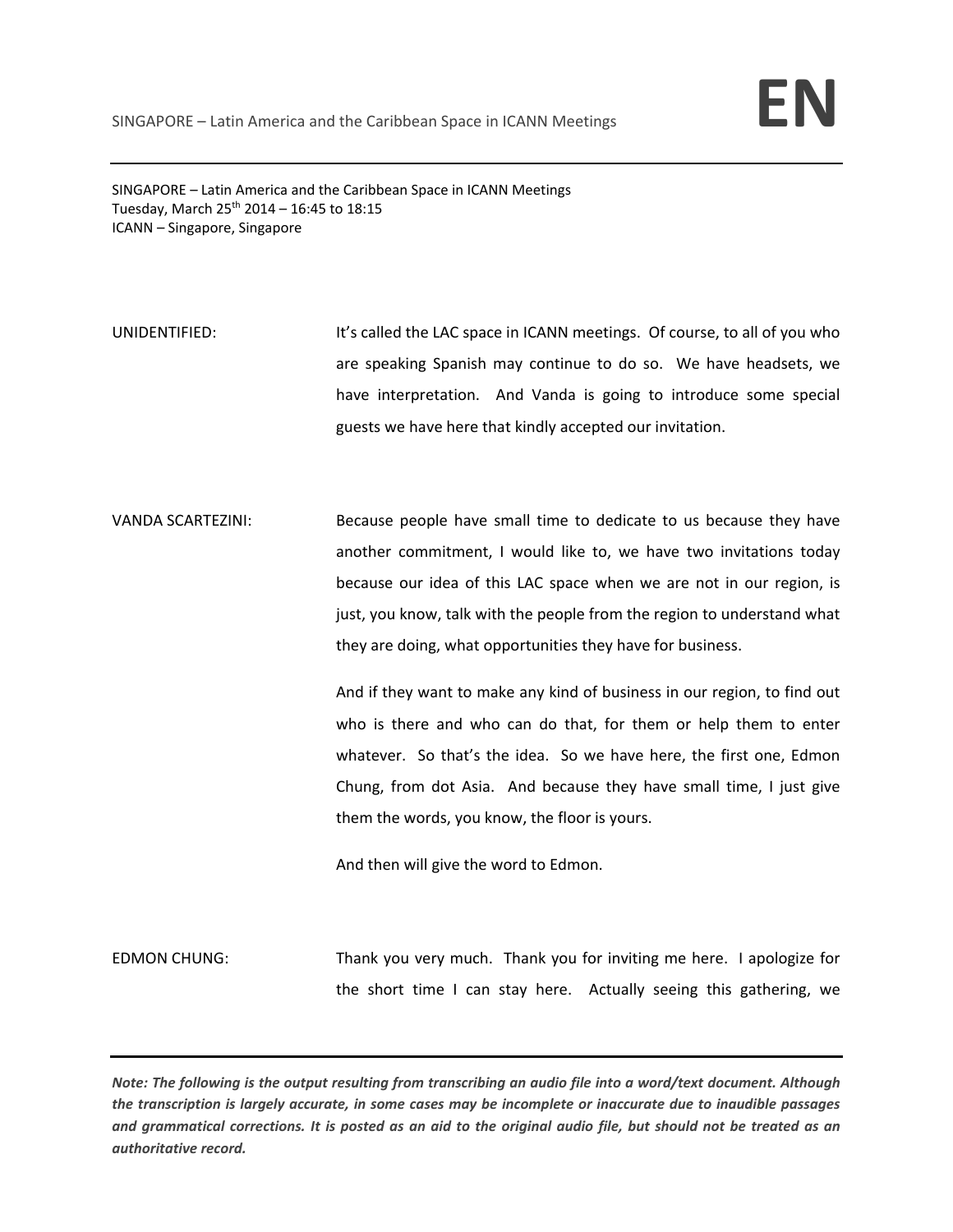actually inspire the Asia Pacific region to come together in a similar, so we're taking your inspiration. And the reason why I have to leave is our own Asia Pacific space is happening at pretty much the same time, at 5:00. So I need to move over to there.

But I guess with the time here, I'll guess I'll start off maybe give a little bit of introduction of what dot Asia has been doing, and what we've been – what are some of the things that we are looking at in terms of the regional perspective of things. And perhaps then to open to some questions.

So dot Asia is, I guess, one of the, I kind of still call ourselves a new gTLD, although we were in a slightly earlier round. We started operations in 2007, 2008. So it's about six years into the operations. Dot Asia ourselves, is actually a not for profit organization. So since we have launched, we have been able to put our proceeds back into community projects that support Internet development and adoption around Asia.

So some of the things that we continue to support include like the one laptop per child initiative, well PC initiative around Asia. So sending laptops to rural villages around Asia. That's one of the areas we do. We support the Creative Commons movement around Asia. We also support a number of different grant funds with the dot Asia development.

Including the ISIF which actually, when the award ceremony was held earlier today at this venue. So that's the innovation, Information Society Innovations Fund, ISIF dot Asia, which is a R and D kind of, R and D and social development grants fund that APNIC and dot Asia, and a few other partners, put together. So, I think a couple of other exciting

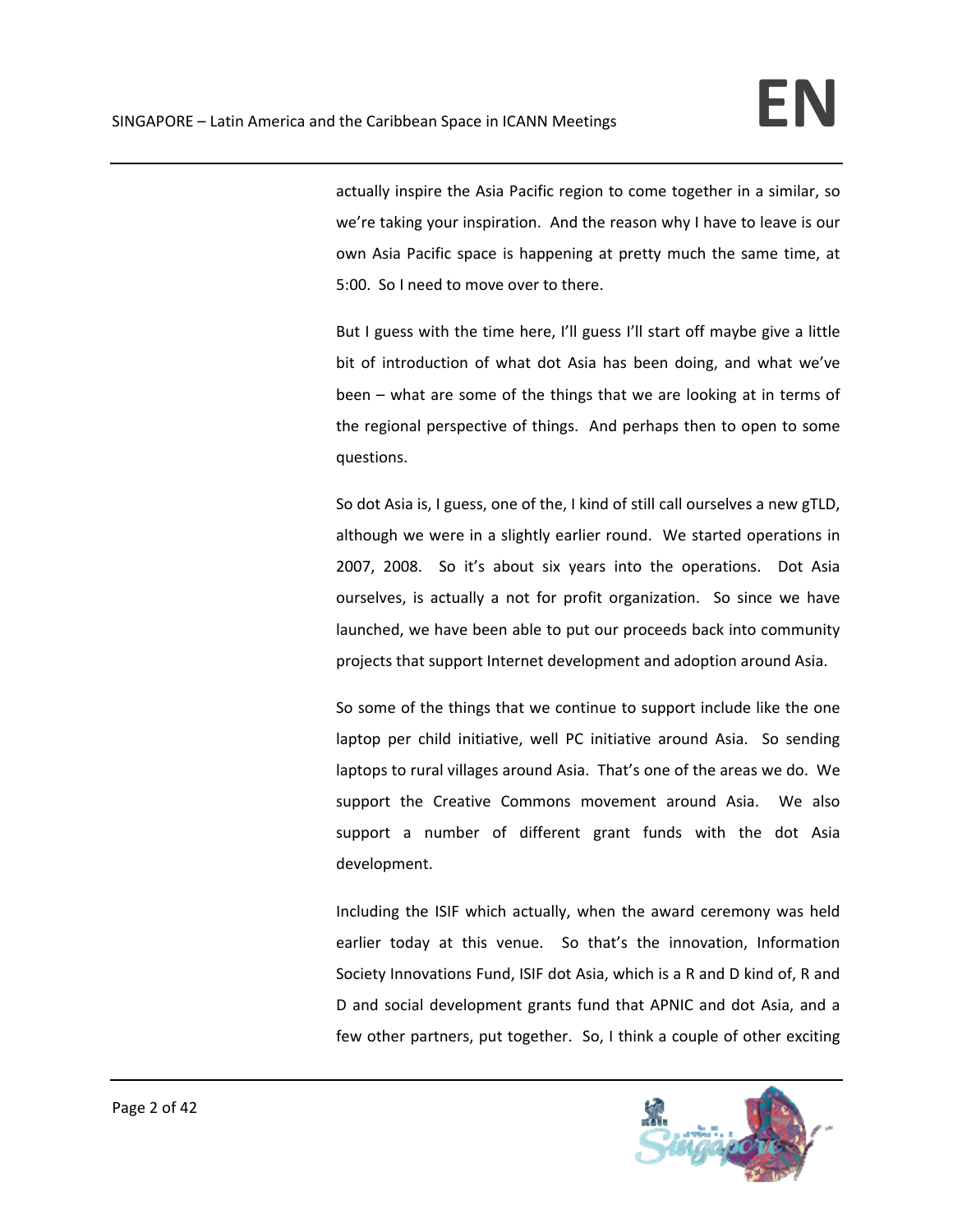developments along the way, besides developing dot Asia ourselves, is the ability to bring together the community.

Since 2010, if I'm not mistaken. Yes, 2010, we have helped the Secretariat for the Asia Pacific regional IGF, the regional Internet governance forum. And moving forward, we also have supported various bloggers event and youth IGF events. And one of the things that, if you see a group of university students in green t‐shirts, they are the next generation at ICANN initiative that we support, along with ICANN this particular time.

Under an initiative called Net Mission, and you can check it out at Net Mission dot Asia as well. So in terms of our business, one of the interesting that dot Asia has experienced over the years, when we first launched, and I understand that dot LIT is about to get launched. It's very interesting as we look at the development. The first year, the majority of registrations actually came from the U.S. and Europe.

After three years of hard work, actually connecting with the registrars in Asia, and actually building capacity for registrars in Asia, I'm pretty happy to say that we turn that around very much. Now really over 60% of the registrations are now coming from the region, so that shows a tremendous growth for us as well. And I think it's part of the development of dot Asia to also, in terms of developing the industry in the region, and we'd like to be…

We're quite happy that we are able to support that. And I guess finally, one interesting thing as we kind of continue to go along, as we bring together the Internet community around Asia, one of the things in our original vision was also that while we're only just a top level domain, we

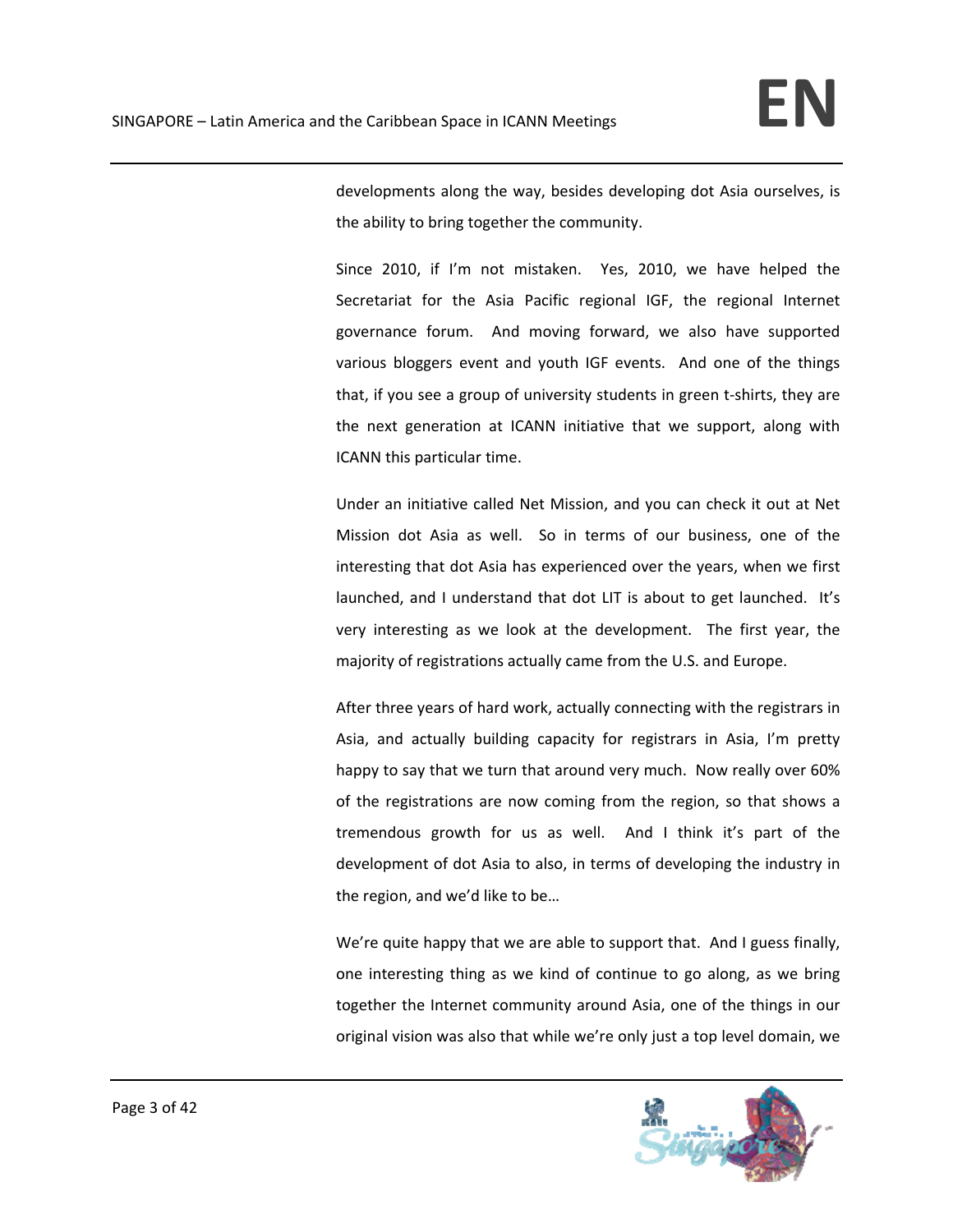think that this – we'd like to... Our vision really is to bring this collaborative spirit from the Internet into other areas around, you know, other industries and other – around Asia.

So we're quite excited actually that since this year, actually we have been appointed as the Secretariat, so we're now serving as the Secretariat for the Asian Film Awards, which is kind of the Oscars for Asia. We've been supporting them for the website for a few years, but this year a significant change has happened. It used to be run by the Hong Kong International Film Festival, under which there is an Asian Film Awards.

Since our involvement, we're bringing this collaborative spirit to that industry. And this year's awards, which is going to happen on Thursday... I'm going to miss it because I'm going to be in the Public Forum here, but this year's event is now actually a collaboration between the Hong Kong Film Festival, the Tokyo Film Festival, and Busan Film Festival in Korea. And we hope to take that even further.

And that's kind of a model that interestingly dot Asia exported to that industry. Dot Asia ourselves, in terms of background, we are formed by ccTLDs around the region. That's the major component in terms of membership. We have 30 members around Asia.

And we're taking this model into the Asian Film Awards, and we're helping them build a collaborative effort for the Asian Film Awards. Of course, I'm excited about the showbiz, I guess. But also, I think this is one of the visions is to bring the collaborative spirit of the Internet, and Internet governance, into all the fields in the region as well. So thank you.

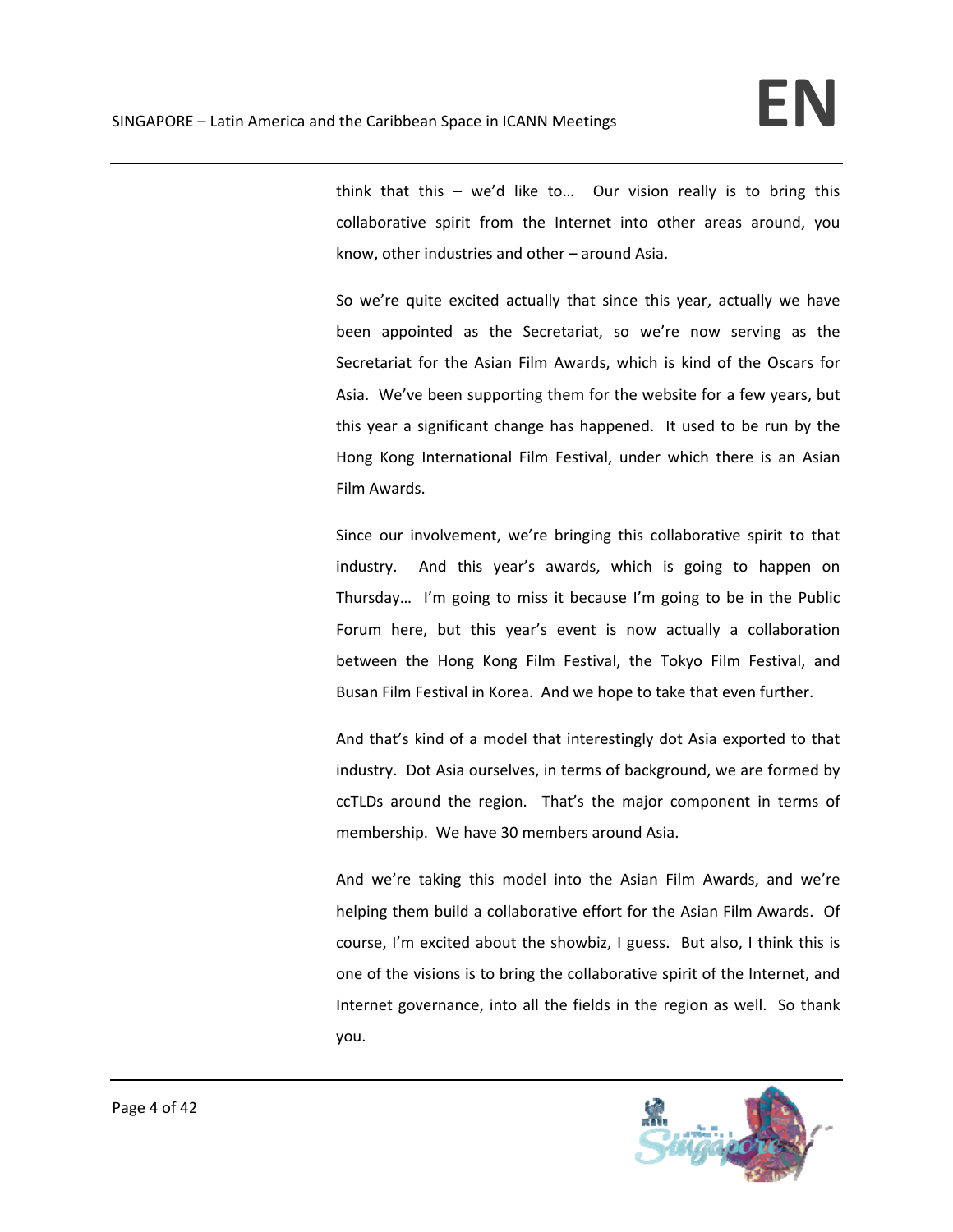- VANDA SCARTEZINI: Thank you Edmon. It's quite interesting to talk, if you have opportunity to talk with young people that are around, because they are brilliant people, and very interesting. Dot Asia has sponsored this time the DNS Women, and the gals went there and it was a success, really. Fantastic. Thank you. So I pass the floor to… Yeah, thank you, thank you.
- YUDHO GIRI SUACHYO: I will try to speak slower than Edmon. My name is Yudho. I'm from Indonesia, member APTLD, Asia Pacific Top Level Domain. So actually, [Don?], the general manager of APTLD, asking for help for somebody to speak in this forum because he has to taking care of the ccNSO.

So I actually have prepared some slides, only 15 such because my time is only 15 minutes. The Asian Domain Name landscape. So next slide. The outline will be Asia's profile on the Internet. So I just did this yesterday. So if you look at the Internet users in the world, next slide, it's taken from the Internet World Stats, actually.

So Asia is actually the home of 44% of the Internet users in the world. And we can see that, can we get the next slide please? So, and you can see that Latin American and Caribbean account for 10.4%. So I don't know whether you have already, like Latin American/Caribbean level domain, something like Asia Pacific top level here in Asia Pacific.

And later after this, we will have Asia get together forum, all of the gTLD and ccTLD will be there. Next slide please. So, if you look at the tables, Asia is actually the home of more than one billion Internet users. And the next slide. So just make it quick. Next slide. Okay.

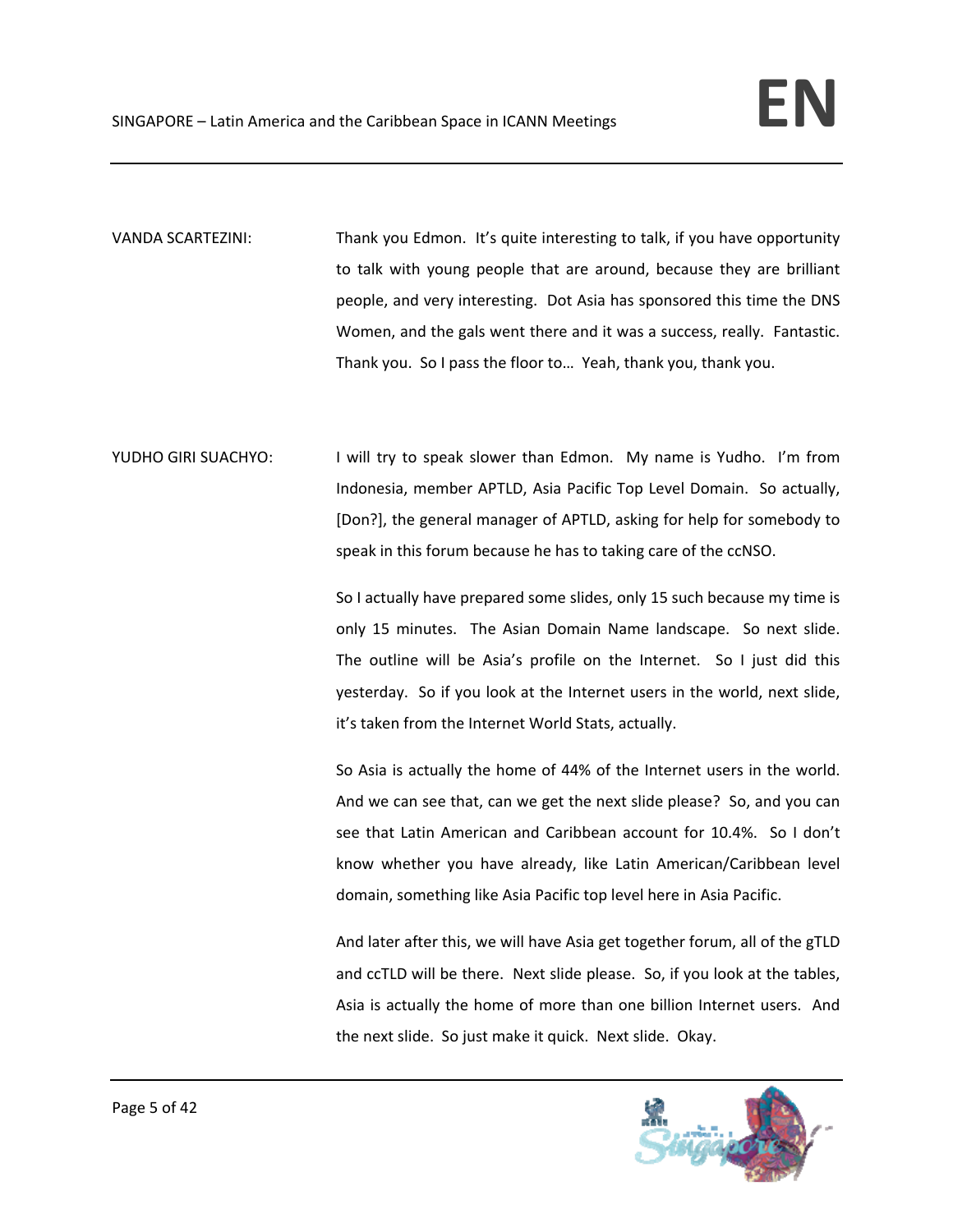So we are the home of more than one billion users, while Latin American and Caribbean, you still have plenty of work to do. And then the next slide. But, if you see the Internet penetration rates there, although we are actually quite good in number of population, sorry. Previous slide.

So although we are good in numbers of Internet users in the world, but we are actually not quite good in the Internet penetration rates. The previous slide please. So you can see that Asia is only, we got only 27.5% Internet penetration rates. It is lower than what you guys have, Latin America and Caribbean is actually 42, this one is great. Okay.

While Latin America and Caribbean is actually, you have more than 40% Internet penetration rates. So, next slide. So this is Asia, so big, from Saudi Arabia, Russia, Mongolia, China, and then Indonesia, home of the more than 17,000 islands. So we haven't named them all. And also home of the more than 500 local languages in Indonesia. And we have more than 500 municipalities.

So that's the whole table for 2012. So I just skip this. So China is still, you know, it's the largest country in Asia and also in the world, maybe, together with India. And then Japan and then my country, Indonesia is usually ranked the fourth place. At the moment, we have more than 70 million Internet users actually, so this is the real figures on 2012.

And I don't know whether you have similar experience, but what happened in 2007, previously we only had two million Internet users, but then it jump up within just one year to become 20 million, so it's more than 10 times. Why? Simply because our Minister of [?] asked

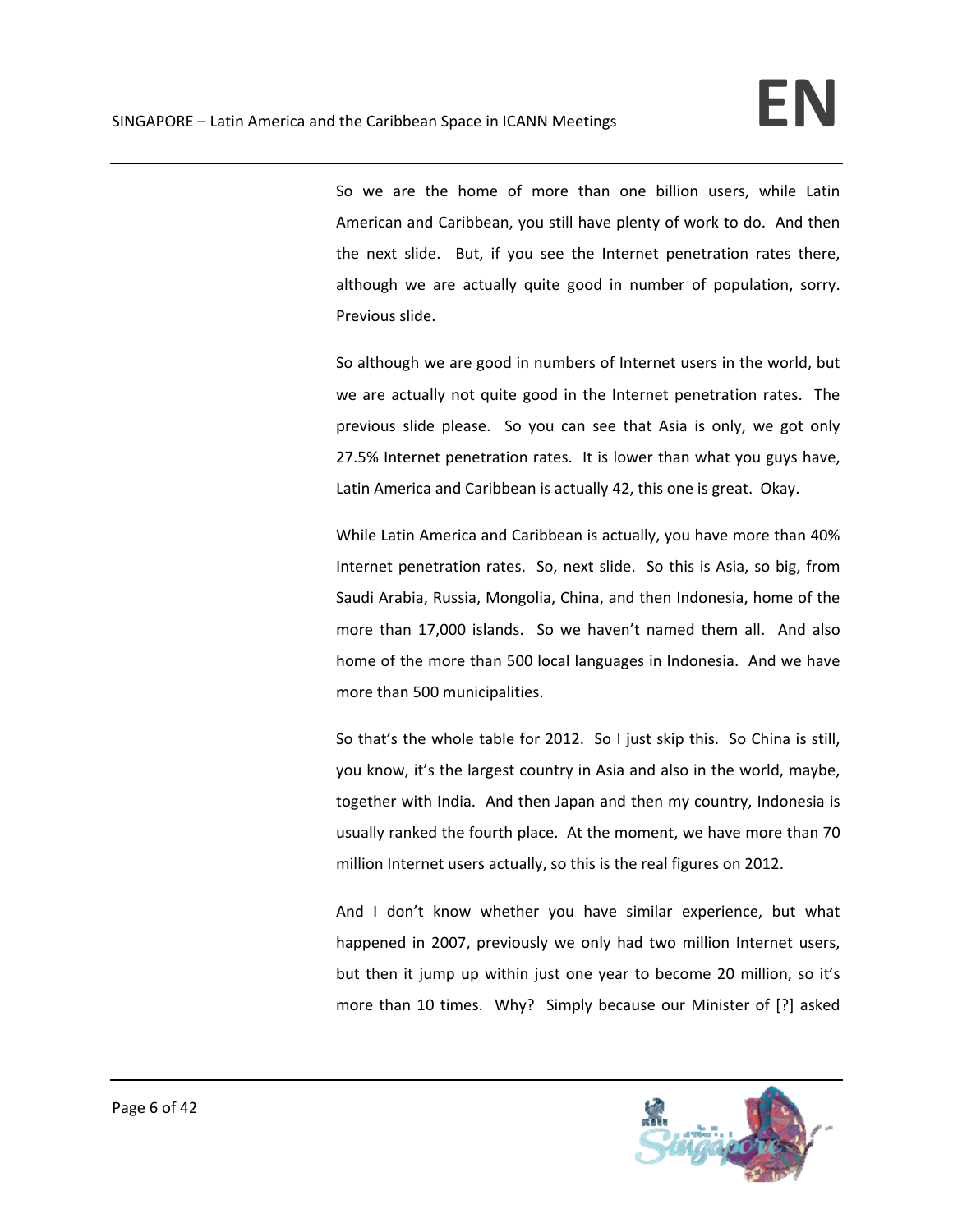the Internet service provider in our country, please lower the price of the Internet so people, common people can afford it.

So, now in Indonesia, I can have a broadband connection to the Internet, six megabytes per second, with only about 15 US dollars per month, so it's quite cheap. Only in big cities. But in remote, rural, it's not like that. So. Next. So this is some ccTLD statistics. Korea about one million. Japan 1.3, China they've got 7.8 million. India, 1.7 million. Iran, our fellow from Iran just recently celebrated more than 500,000.

Singapore, here, our place for ICANN, 155,000. Hong Kong, 166, Malaysia 201,000. And then Indonesia we have 111,000. So you can see that we have the digital divide. On one hand, we have China, we have more than 500 million Internet users, but on the other hand, we have Timor Leste, used to be part of Indonesia, with only 10,000 users.

So the digital divide is there. In terms of penetration, South Korea, the best in ego for many in the world, they've got 82% of Internet penetration, but in Timor Leste, it's only 0.9, in Myanmar it's 1%.

So I don't know whether the digital divide is also there in Latin America and Caribbean. Okay. And also, we also have censorship. You can't access Facebook in China, except in ICANN meeting. Last time in Beijing, we can just access Facebook freely. In Indonesia we have censorship on pornography and also online gambling and also other negative content.

And you can also have, find variations in Asia. On one hand, like Korea, Japan, they also major registry systems so they can manage their own registry system in house. While on the other hand, we have some

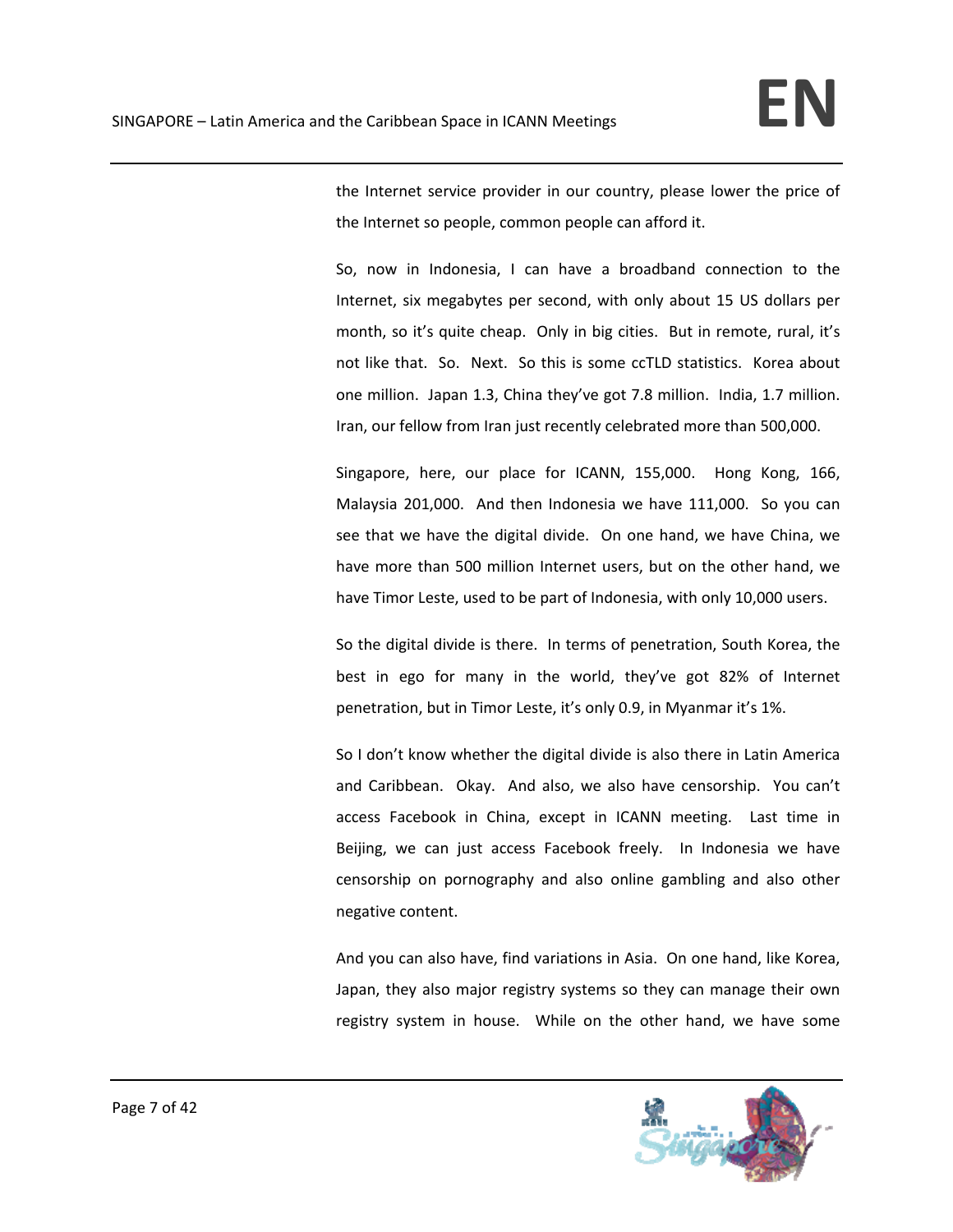[fellows] in Asia Pacific where they actually outsource the registry system simply because they don't have the capacity to manage the servers, the system, etc.

In terms of UDRP, you will find so many variations in Asia. Korea and Hong Kong, it's actually one of the two countries who are major in the UDRP. They have their own policy, etc. In the initial states, Indonesia, last year, we just launched an UDRP policy, so we can do in our own country, how to deal with the UDRP. But actually, we just simply adopt ICANN role and ICANN policy [?] six.

But you will find also other ccTLD initiatives, they simply ask them to go to [white po?] if there is any problem. In Japan, I heard Hiro say that actually if there is any UDRP then that's not registry concern, it's registrar's concern. So [?] the job is just domain, the DNS, all of the system, etc. And the next one is [?] for outside entities. You will find, this is one of the topics they don't ask me to speak with you regarding whether we should allow outside entities, international entities to have your domain names.

Well, we find so many variations. And we have dot TK, with [?] about 20 million domain names, so it's one of the top actually together with German and UK. And it's free, actually, dot TK. And we also have dot TV, [?], where actually some of our television stations in Indonesia, they prefer to use dot TV other than [?] ID. Okay.

And then, but on the other hand, you will find like dot MY, Malaysia, and dot ID. We are actually considering a conservative one [?], so if you want to get ID domain name, or let's say dot MY domain name, than you need to fulfill some requirements. You need to send us your citizen

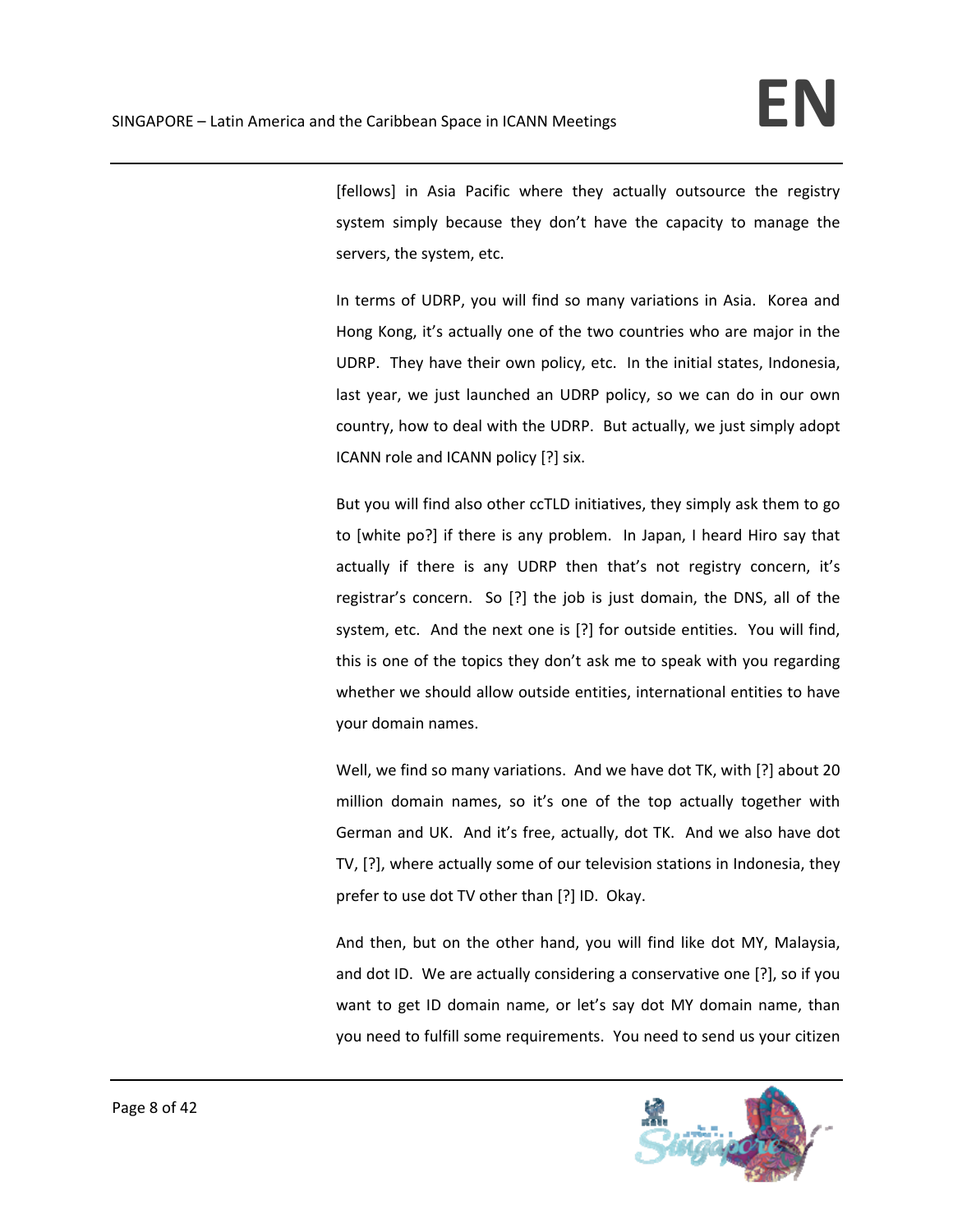ID. You need to send us your local [?] if you are, let's say, international company. You also need to send a text file number, all that kind of thing.

And then, we actually not check content deliberately because we are actually not the taxation agency. And we also not the Ministry of Home [?], but simply if there is anything happen to the website, if there is anyone complaining to the government that this website is doing something bad, then we can know who actually we are dealing with. So that's actually the idea.

And I'm sure that Malaysia dot MY also follow the same thing. So in Indonesia, dot ID, currently we are [?], dot ID. Indonesia one, that's dot ID. There are one precise actually, the Indonesian worked for villages [?]. So we are also concerned with [?]. Actually, if you ask big ISP, they will not, how do you call it? The business model is not so good for them, so only in big cities, urban, the business model will be good.

The gray one, net dot ID, is actually handled by the IP association in Indonesia. Go dot ID is still handled by the Minister of CIT. And MIL dot ID is still handled by the military. So this is the domain, it's more than 110,000. Now, how do we offer company [?] 35? I don't know this kind of experience is in Latin America or not. But this small track is actually a mobile Internet café. And we have that [?] Indonesia that we want to have this kind of track, and it's – not municipally, and it's urban, okay?

So if you open the track, then you will find three computers here, and three computers here, six computers connected to the Internet. And we also have that four wheel drive track, if  $-$  we also have the motorcycle Internet café. The idea is simple. We ask them to go from

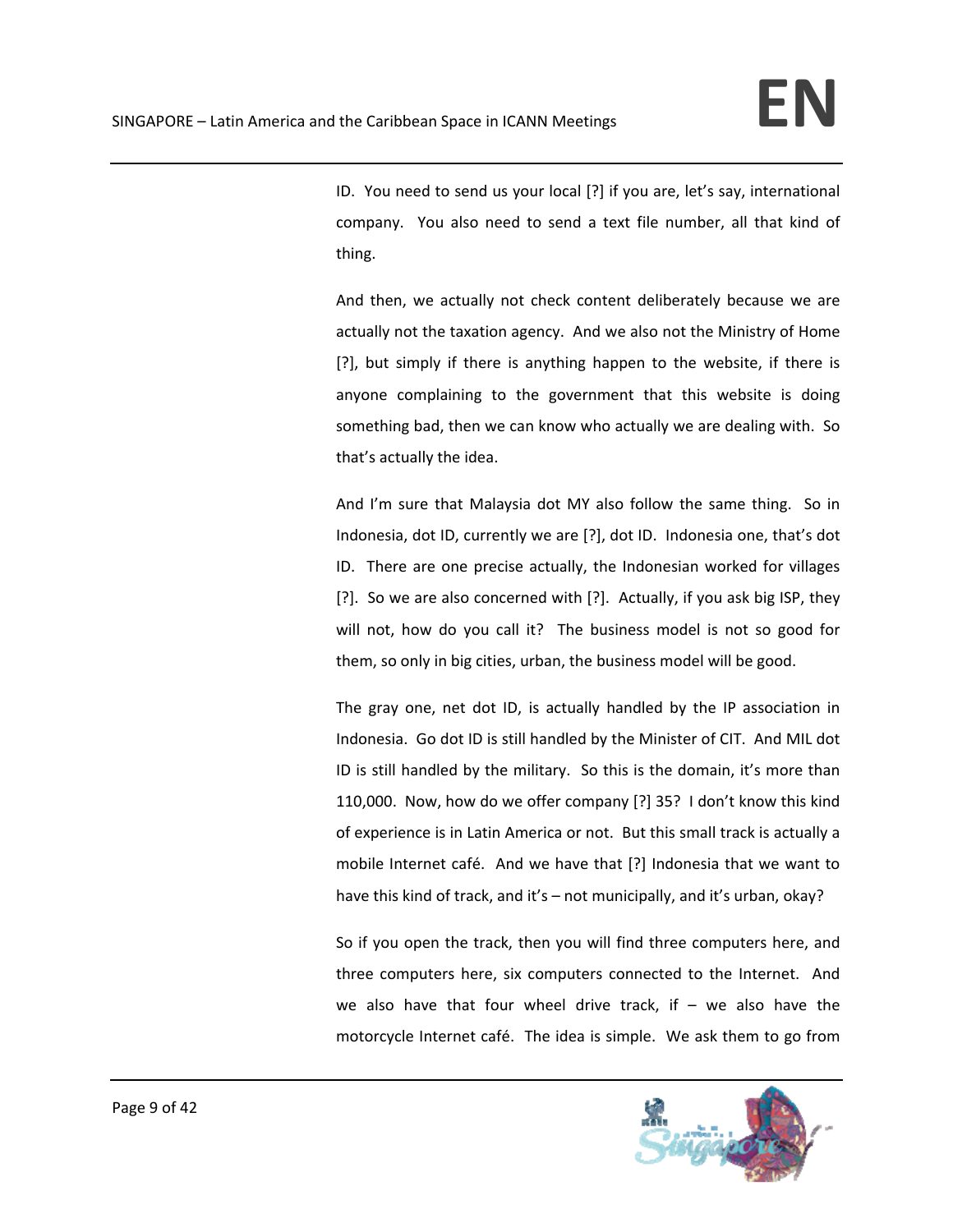one village to another village. So all of those villages, the farmer, fisheries, etc., they will know the Internet.

Obviously you need to have your own local content first, because some of them don't speak English. Yeah. Okay. And for cities or area where actually most of them prefer [?], we also have this one. We call it [boot?] Internet café. So, this [boot] is actually going to one refer to another refer simply to introduce the Internet to the villagers.

This is the website of all of those villages in Indonesia that have signed up  $[?]$  dot ID. And we also have them to clear the content for them for  $$ so that their villages will be known on the Internet. Have you taken the picture of this? Okay, next, that's the our report for the association and promotion.

So, we also have corporation, we have Google. Basically we have the SMS to also have free domain, to also have the free application provided by Google. And it's all in [?] Indonesia, so local content is important in our region. So I think that's it. So that's a brief introduction of dot ID. I have covered the digital divide. I have covered whether you should allow the international IDs to get your domain.

So more questions, my email is there. Feel free to contact.

VANDA SCARTEZINI: Okay. Thank you. Thank you Yudho. Anything, anyone wants to share some ideas, I can share some issues related to us. Because in Brazil, we also have some votes in the Amazon area. Amazon area is the only way to get the e‐govern working around there, is to have those votes with

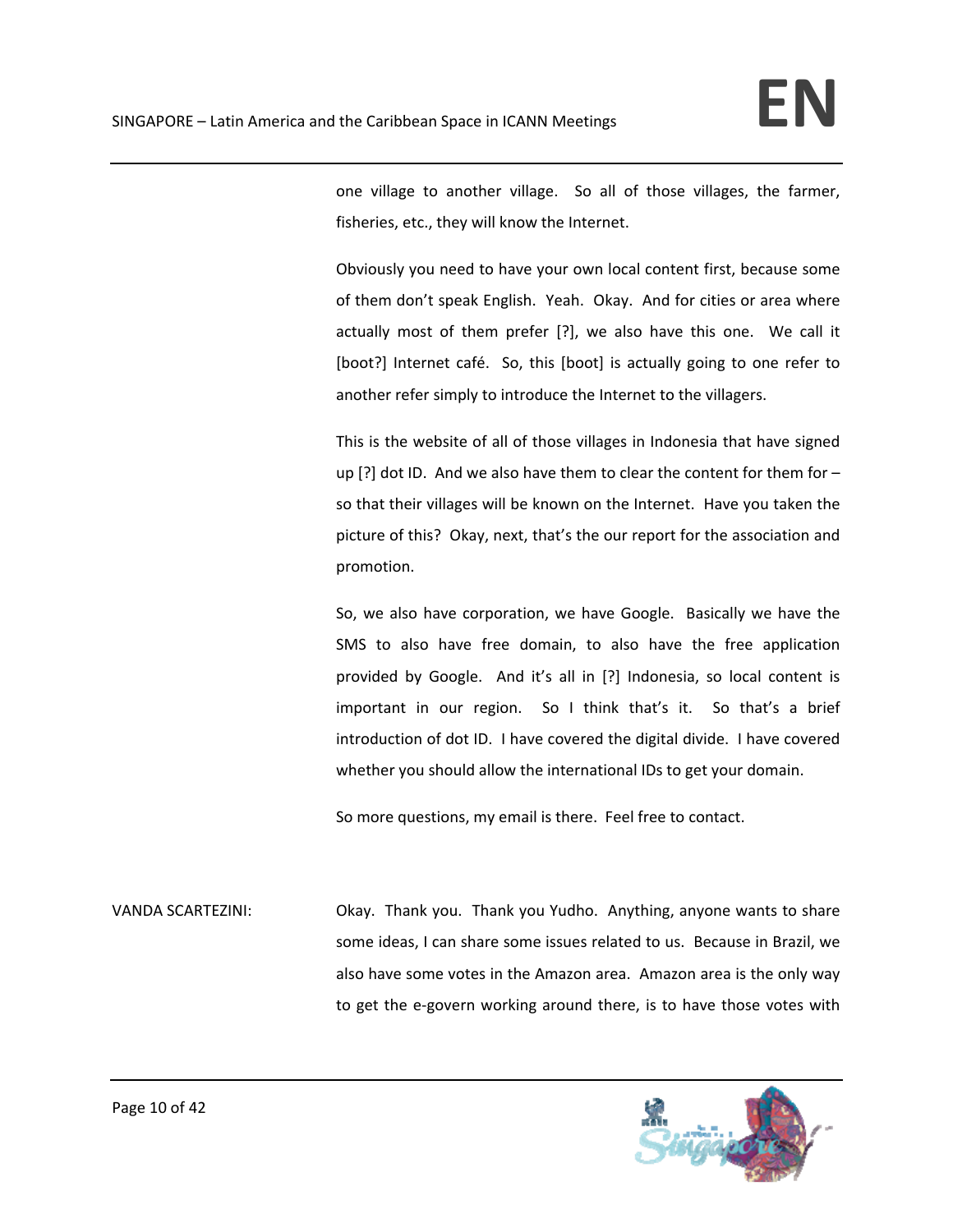the Internet. And [?] all the time. They just [?] all of the time. Each have the [?] and come back, and come back.

Yeah, that's the same idea. But we also have, and I guess Tony is the one that will launch dot LAC. That is the ID of the region too. So it's about what we're going to have for the future for this. And Tony will explain all of that. Anyone? Okay. Please. Say your name please.

CARROLL DOUGLAS: My name is Carroll Douglas from Trinidad and Tobago. A fellow. Just two very quick questions actually. One is your presentation was so fast, I just wanted to make sure that it was available online. That's the first one. And the second one was just to, of course, congratulate you on the work that you have been doing.

> From the Trinidad perspective, we now have, or we are now trying to implement, access centers. Very similar, but centers either mobile or fixed, or a variety of both, where you can actually access in rural underserved areas of the Internet. So I thought I would make a very quick observation. Thank you.

VANDA SCARTEZINI: Please [?].

UNIDENTIFIED: Thank you. [?], NPOC, NCSG. Very interesting, thank you. I would like also to have access to the presentation if it's possible and review again. One thing is to provide a mean or platform so that people can have

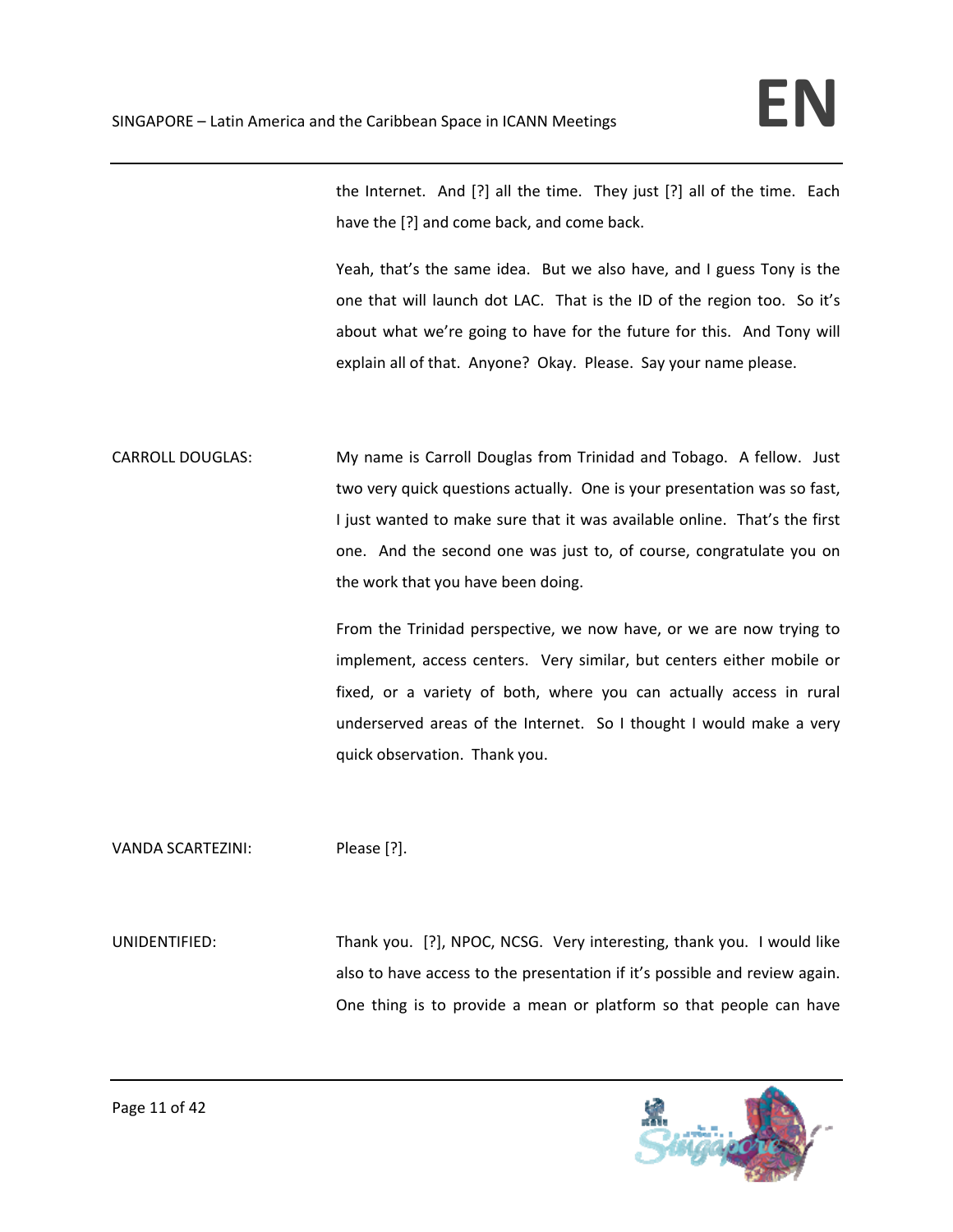access to the Internet in such remote areas, and the other is the reaction of their response once you are there.

I mean, it's a whole package, right? Can you tells us, what is the reaction people get, you know, the approach? They ask questions? Are they curious? They actually use it? How do you deal with this? Thank you.

YUDHO GIRI SUACHYO: Regarding the presentation, I have sent it  $-$  the email here, so you should be able to get it from them. And the reactions of the villagers, farmers that – who provide the platform, the central governments. So, it is part of that, you know the WS IS initiative that by 2015, we have a target that 50% of our cities will have access to the Internet, to the information. And what is happening in Malaysia is that now this, if you don't know how to use the Internet, you will not be able to be a civil servant.

> You will not be able to register for even element that is school or junior high school, because you need to use Internet to register for that kind of thing. And also, our government has a new regulation that in 2014, all [?] in the government, they have to use [?]. So, we are actually very hard to provide the Internet, at least to municipalities. At least to the capital of municipalities, and for the villages, we use that kind of platform.

> How do they react? Simple. If we provide only in English, then they were interested at first but then after one week, two weeks, they will not get interested. So, local content is very important. So farmers, we

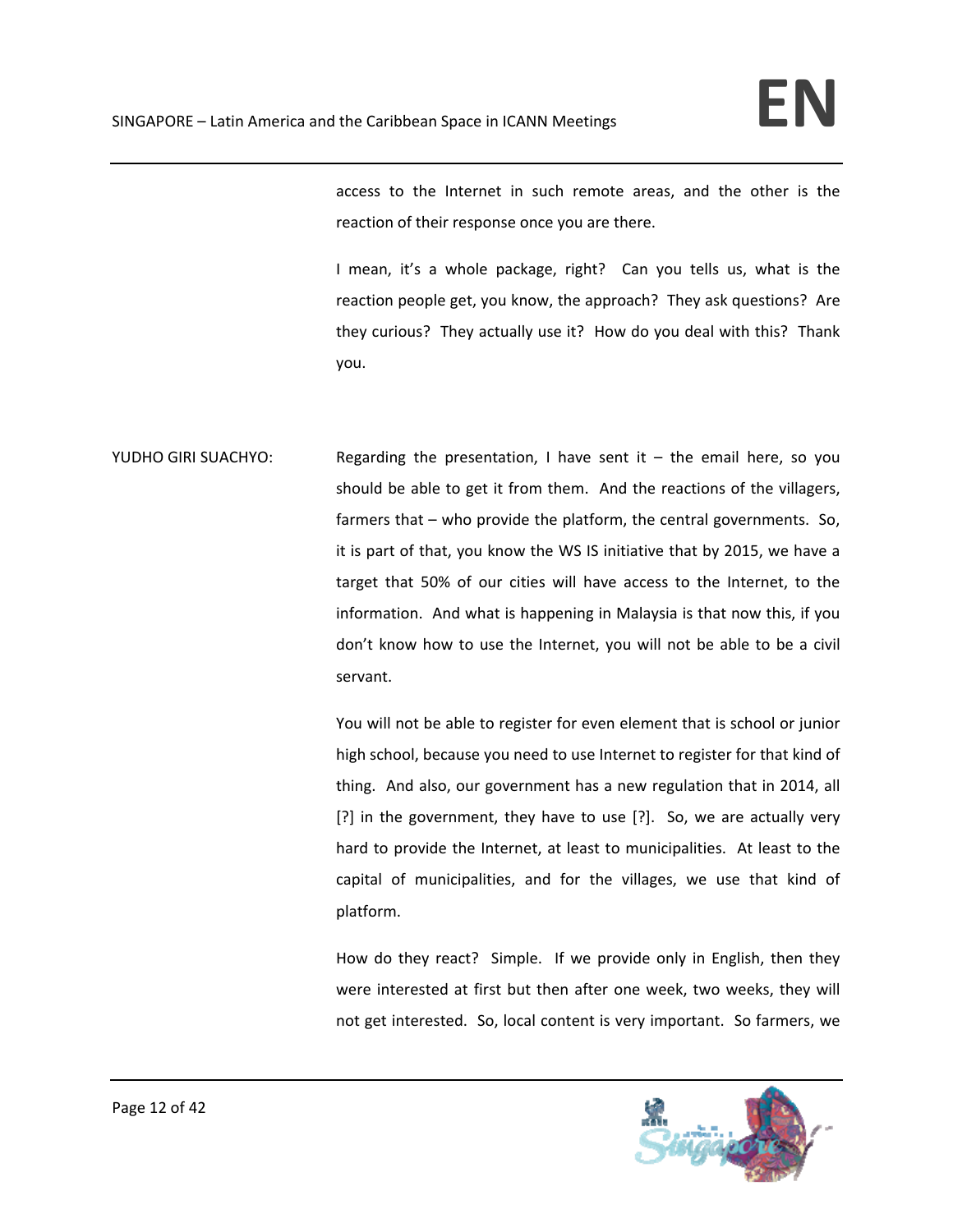should them how to do, let's say [?] etc. To fishers, we tell them how to get – to know the area where actually fish look at it, so they can go there using GPS before going fishing. All of that kind of thing.

So the local content is very important for this kind of initiative. And I know that last year I went to India, they also have similar initiative, and also for e‐health as well. So other than providing the Internet, they also provide for the [?] problem, in India. The thing is, in other projects.

VANDA SCARTEZINI: Thank you. Anyone? Please [?].

- UNIDENTIFIED: Thank you Vanda. There is one comment in the remote participation, in the Adobe Connect. If this model that you just presented can be implemented in Latin America or the Caribbean? So, maybe you want to give it a go, thank you.
- YUDHO GIRI SUACHYO: Why not? I mean Vanda has already mentioned that they also have mobile Internet in Amazon. Yes.
- VANDA SCARTEZINI: Yeah. I believe that the question is, if they can share with you some information on how to do, because you know, end of the day [?] [laughs]. So, people won't say, it's easy to do but when you start, there is a lot of problems. And maybe what the guy is asking is really, if they

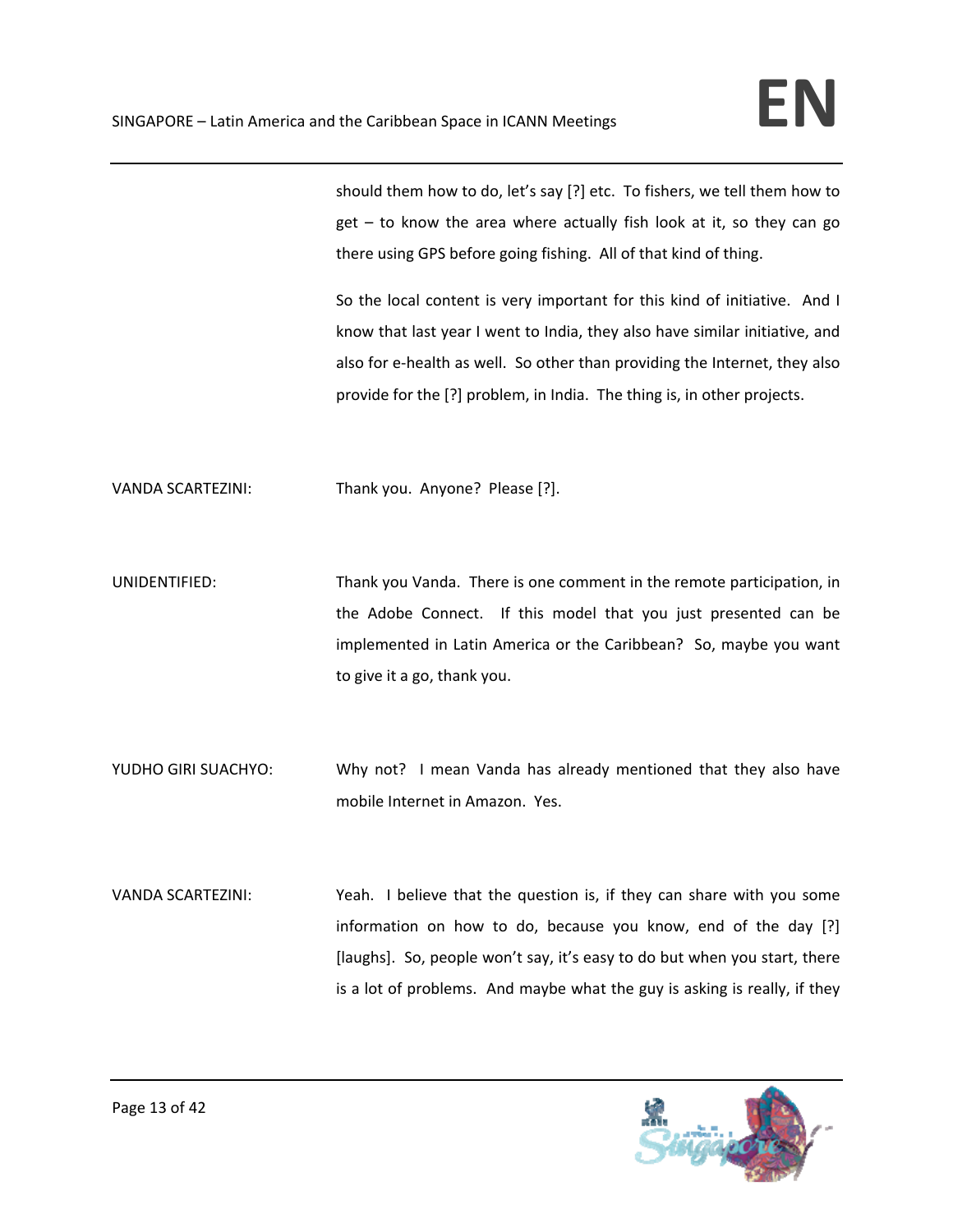can share some information with you to do that. So, I do believe that they can, that I can read your – put back your email. It's there. Okay.

So the email is there. So the people can please contact and maybe make some, you know, better interaction among those regions. Thank you. [Applause]

Okay. Thank you for coming Yudho. He was so quick because he has another meeting over there. So I give the floor now to Rodrigo please.

RODRIGO DE LA PARRA: Thank you Vanda. I'm sorry that we started the agenda the other way around, but we just were taking advantage of these special guests that we had here, so that they can tell us a little bit about the DNS industry in Asia. Now…

> So the next item on the agenda is so we'll be able to talk to you about some of the experiences we have in Latin America from the point of view of the business perspective, especially the DNS industry. We are joined today by Roger [?] from NIC Mexico and he will introduce the business strategy for NIC Mexico.

ROGER: Good afternoon. Since this is a Latin meeting, I'm going to speak in Spanish. So, if this is not your first language, you can use the simultaneous interpretation. At this time, we would like to share with you our experience with the development of the business strategy in NIC Mexico.

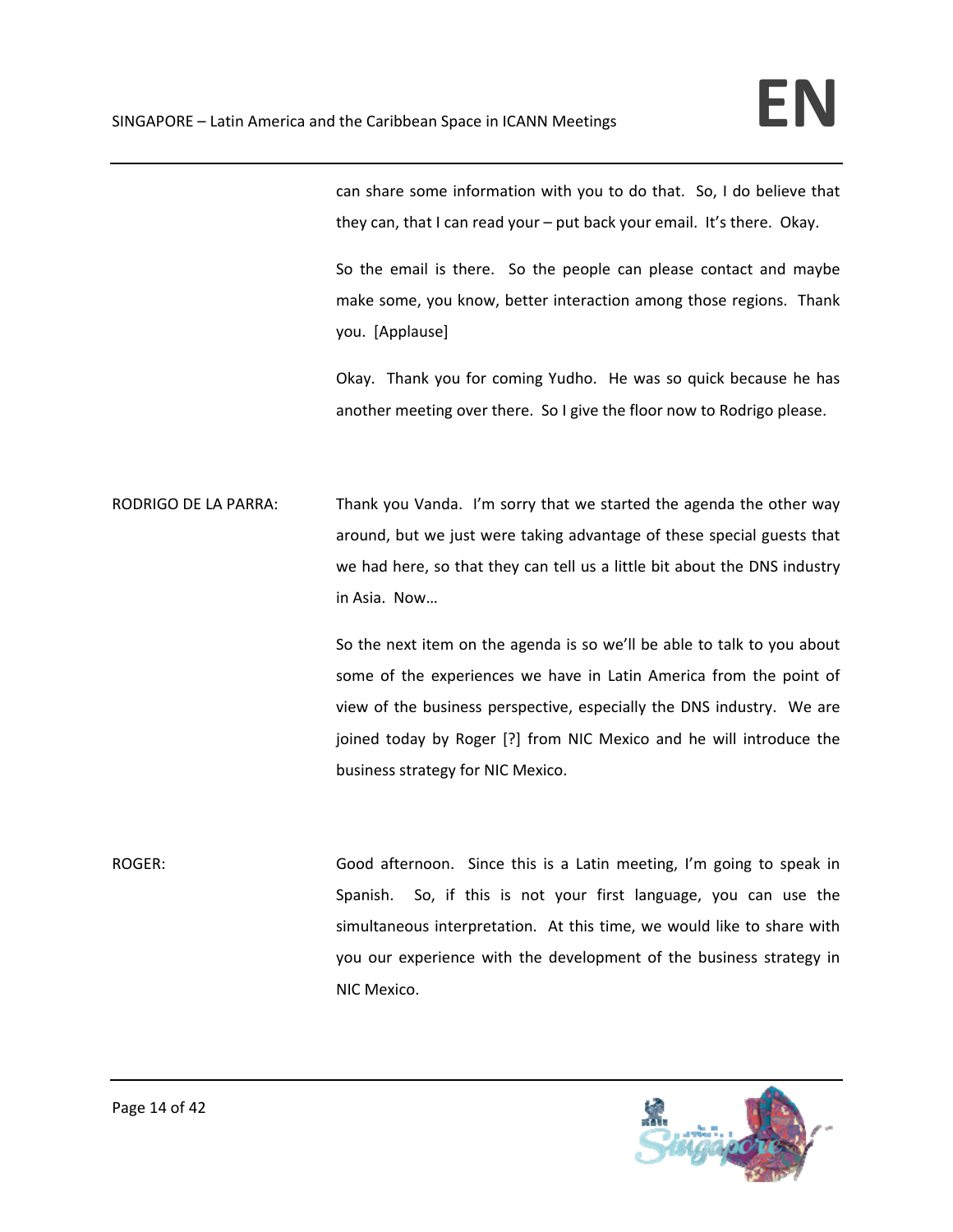Just a little bit of background. In 1989, the [tech Monetary?], which is the mother company for NIC Mexico, received the responsibility from the ccTLD dot MX. This was the first organization in Mexico to establish direct connection for Internet in Mexico with an university in southern Texas. We obtained the management of the database, and the management of the domain name registration entries.

With the development of Internet in Mexico, we created the Network Information Center in Mexico, which was a department of [Tech Monetary?] in charge of managing and recording the domain names on the Internet. They are also responsible for continuing [?] infrastructures, and we have more than 300,000 clients in 2013.

Now, we have 700,000 domain names, and we expect to continue growing. As we said in the graph, we can show you some statistics, we process on a daily basis, 700 million consultations and queries. And these consultations are supported by the areas that are distributed in at least eight geographic areas. If we follow the development of the Internet, and the trends for the industry, then we will see that we are under the need to divide NIC Mexico in two initially.

So this is how we created two business units around the dot MX domain, as a strategy for growth and financial sustainability because we realized that we were spending many resources in attempting to cater to clients, mainly different clients. And we use the same policies and the same regulations.

And so, we adopted the registry/registrar strategy model, and this model allowed us to offer the user the service that they need. At that time, we had the emergence of what we called, at that time, the

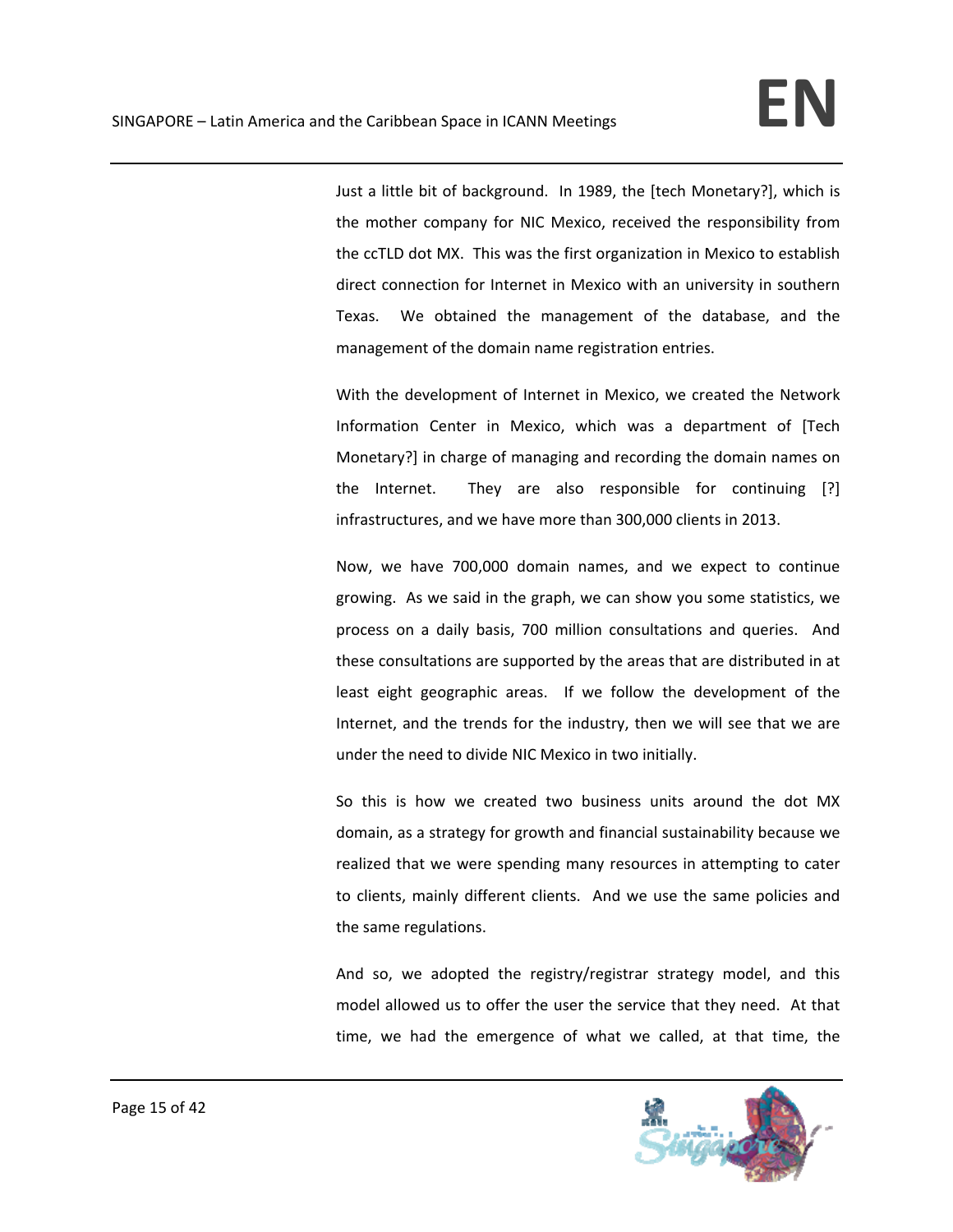domain name distributor, because registry  $-$  the registered domain names were others, so they actually where web developer, or someone who offered access to the Internet, and that was a small ISP. And they were in charge of registering domain names for their clients.

We supported them by means of what we can call attached [?] system that would allow them to administer more easily a mid‐sized portfolio of domain names in a position to those who administer only one or two. So this also allowed us to adopt the registry/registrar model, allowed us to simplify processes and try to focus more on each type of clients and meet their specific needs.

Something we adopted as the guidelines for establishing our registrar was the fact that we would not compete with the other registrars that were working on the market. We never offered, and so far we haven't really offered, these services that they offered just hosting web page development. We do not do that. We have no platform for resellers. It is only the registrars that is the one that caters to, or serves the clients directly.

And we do not impose rates to the public. Our registrar is the most expensive of all, because we try to promote growth of the other registrars in the market. So what we try to do is to make a difference on the quality of service, and this has maintained us in the preference of the public. We still have a bit less than 50% of the domain name market in the MX, dot MX domain.

The registry model includes special rates for the registers, and this allows them to obtain discounts based on volume. And if they approach us, they can ask for some kind of special rate when they're going to

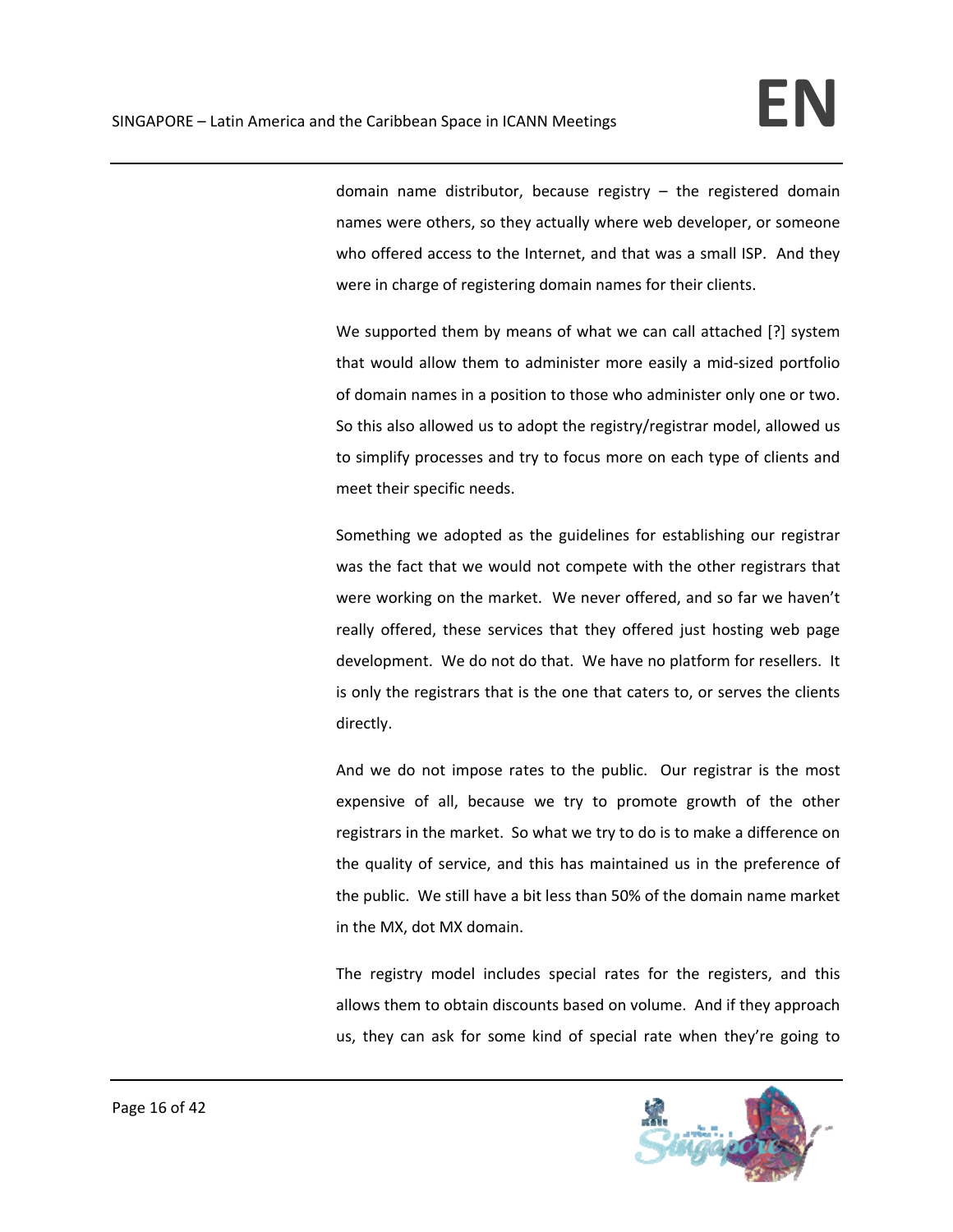develop a certain campaign to promote the development of domain names. So they commit to maintain a certain registration volume with some investment in promotion.

And in that case, they can have access to a preferential price [?]. So, for some time now, we have found ourselves in the need, or we were concerned by diversifying our sources of income in NIC Mexico, so that we would not depend directly on dot MX. NIC Mexico is an organization that is completely private. Fortunately, we have not had any problems with the Mexican government, but we have heard that there were some situations where the government does take control of the ccTLD.

So our strategy, our conservation strategy of the operation of NIC Mexico is to attempt to diversify the sources of income so we do not depend directly on the dot MX. And this also allows us to leverage the current infrastructure and expertise to the maximum, and use all of this for NIC Mexico, and to capitalize all of the expertise we have obtained with the management of the dot MX in other projects.

Among the strategic projects that we mentioned, we also offer openly to the public those services for the operation of a registry. We have approached some ccTLDs on the region and fortunately, we were able to seek a partnership with the dot LAT project, and a proposal for the dot LAT that Vanda was mentioning a few moments ago.

We could also take advantage of the infrastructure to access to new markets and services. We are now working in e-billing, and this, we believe, is very similar to the domain name business. We actually, when we did the presentations for this project internally, I put up a diagram of the registrar model, and to put it into the e‐billing model, I just had to

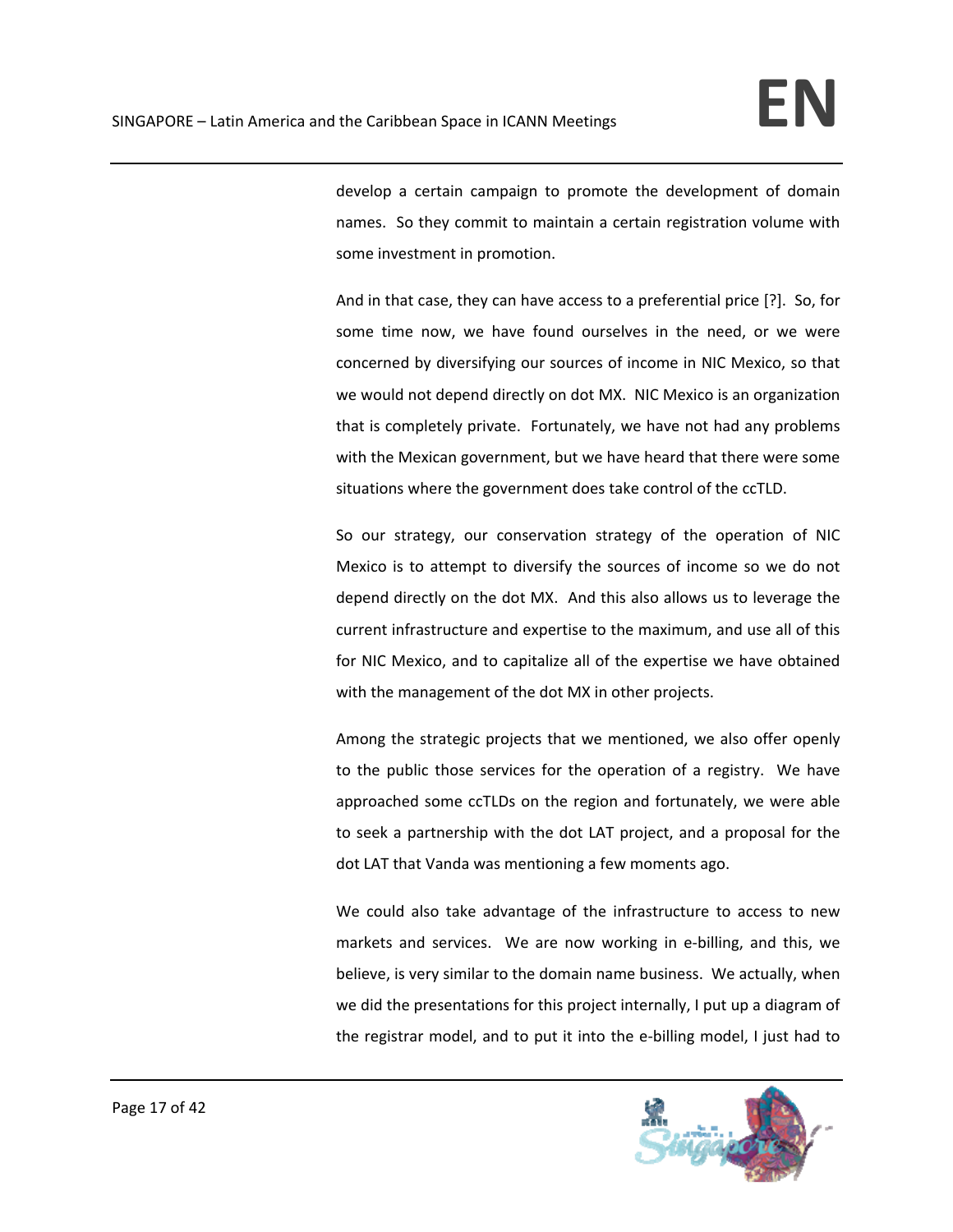add, to remove the labels because the operation structure is very, very similar. It is actually compatible with the domain name model, and it requires a centralized management, high availability, experience in Internet protocols, in encryption protocols, and all of this is part of the expertise we have acquired with the dot MX management.

So just to wrap up, I would like to show you the development of the evolution that NIC Mexico has had of a principle where it was a monolithic company that would do everything. We had the administration of the DNS, the administration of IP addresses in Mexico. We served final users, we severed small distributors, and all of these was within the same parts.

Now that we have been able to identify the clients that were fundamentally different, we were able to make a vision in three different entities within the company. We have the black, which is the registry that serves the distributors. The one that is white is the register that serves final users, end users. And IAR Mexico is in charge of IP addresses.

And as we progressed on the development of the company, we were also able to diversify the economic activity, and naturally, we saw NIC Mexico as a corporation that was given support to the three divisions and business units. We did a rebranding, that is an evolution of the brand of NIC Mexico, so that we can encompass the different business units. And when we were able to have access to new opportunities is this was when we could obtain the agreement to operate the backend registry for dot LAT.

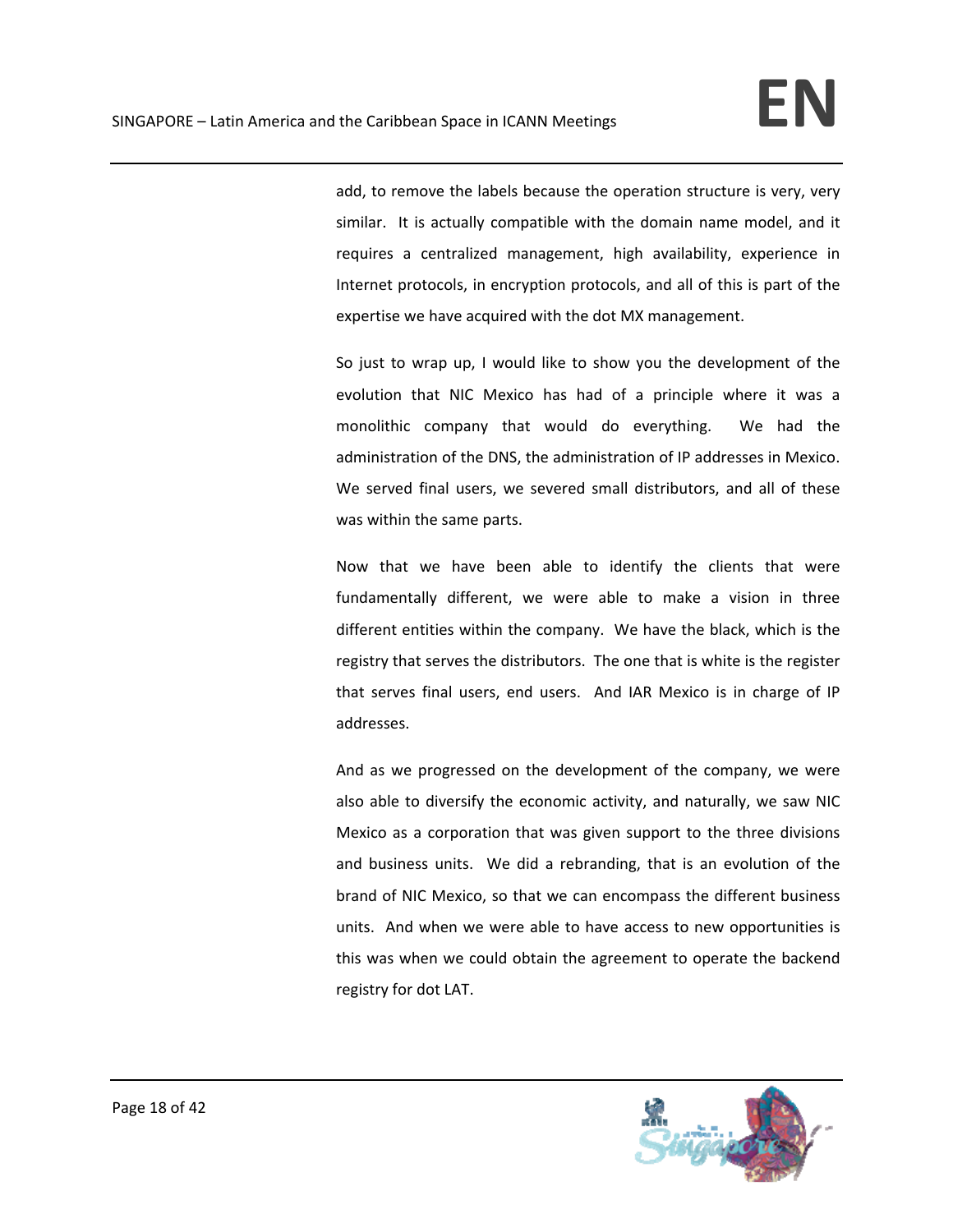And so, that was a different business unit that we had there. And as a consequence of these diversification of our activity, we saw that we had to something with the register because it still was associated directly to the dot MX brand. And so this is when we evolved the register, we changed the brand, and this is where Akky comes in. This is the brand name for our register.

So now we operated with ICANN, and so now we can bring generic domain names to our register. And this goes hand in hand with the dot LAT project, so that we can bring dot LAT to our registrar. Now this also allows us to have higher flexibility when we are able to bring new options to the public's, new options in domain names, that it would probably been difficult to access them.

But we do attend the Akky fundamentals with no changes. So we try not to compete directly with those distributors. We try not to offer the same things as they do. And for the time being, we're only focusing on domain name objectives. And we still need to speak about the e‐billing division, which also has a register model component, because it is a certifying entity that allows what we call an electronic validation of fiscal receipts.

And it also has a component serving the end user, because this provides the e-billing service to the user, the final user or end user. This evolution has actually let us, as I like to call it, and I've been 12 years in NIC Mexico and I have seen most of the evolution. It has been very, very interesting and we have gained a good experience with that. We are available to share this with you, and we can collaborate with anything that is at our reach. Thank you very much.

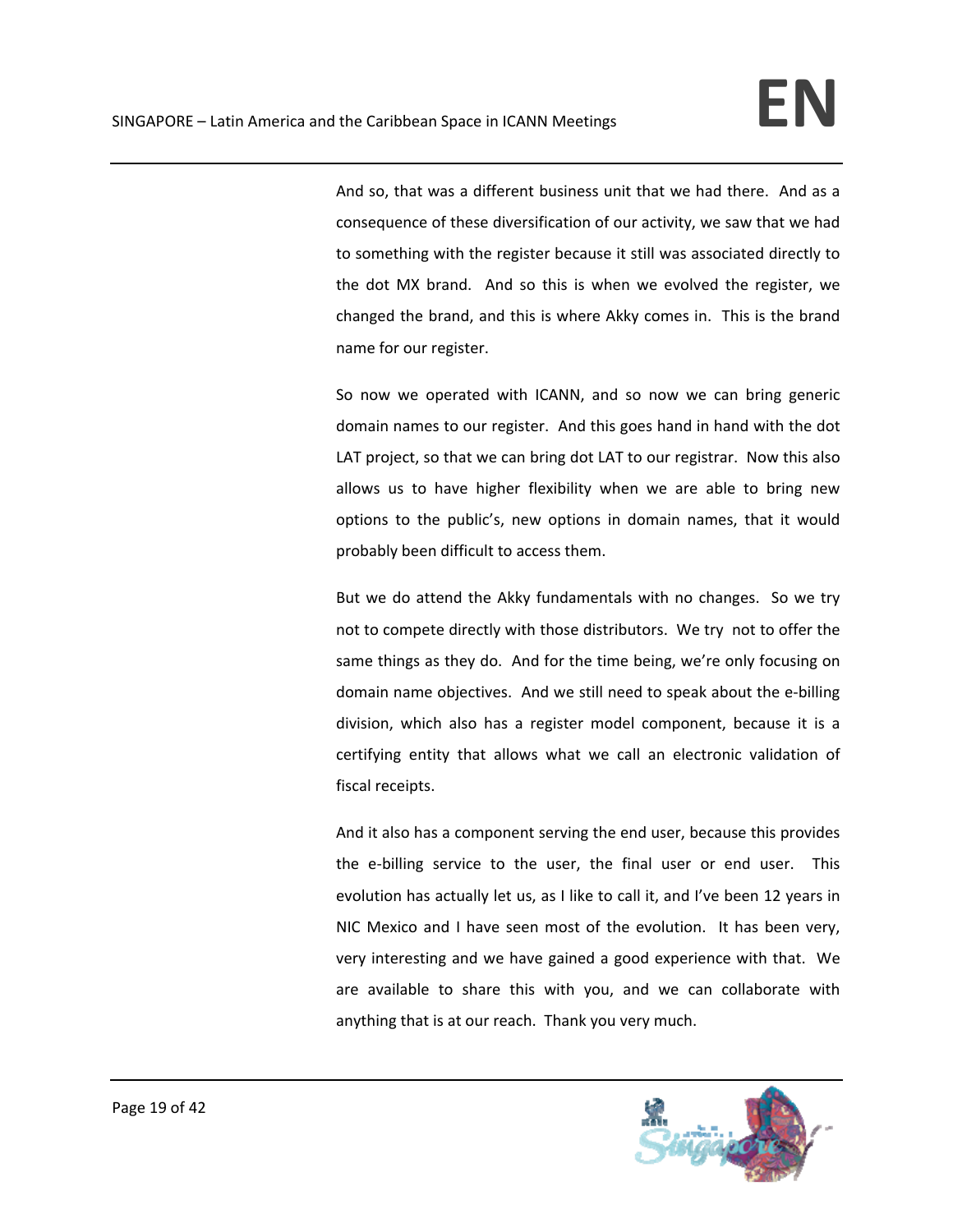VANDA SCARTEZINI: This is Vanda speaking. Are there any questions? Please go ahead.

ANDREAS: In the Mandreas [?]. I know there is remote participation. As Roger was explaining the IP area, some people were asking me, does Mexico manage the IP addresses? And so I think there is a chapter that is worth explaining. If you want to, you can explain it yourself.

ROGER: This is Roger speaking. I think probably you know more about this.

ANDREAS: Andreas [?] speaking again. I don't want to steal the main objective of your presentation. I just want to take some time to explain what the structure is like. Why is it that Mexico has a registry of IP addresses? And [?] is not here, right? Because actually this is how the story goes.

> Aaron was the registry of all of the IP addresses for the whole of the Americas before NIC Mexico and Brazil had their own IP addresses. They obtained the national registry of IP addresses, what they call the members. And when they go away from Aaron, even that part is not very clear for me. Perhaps Tony or someone else can talk about this.

> I don't know if they had it directly from IANA, those addresses that they obtained for Mexico and Brazil. LACNIC is a project of the community when we created the fourth region approximately 15 years ago, this is when this evolution started. Then Mexico and Brazil were two entities

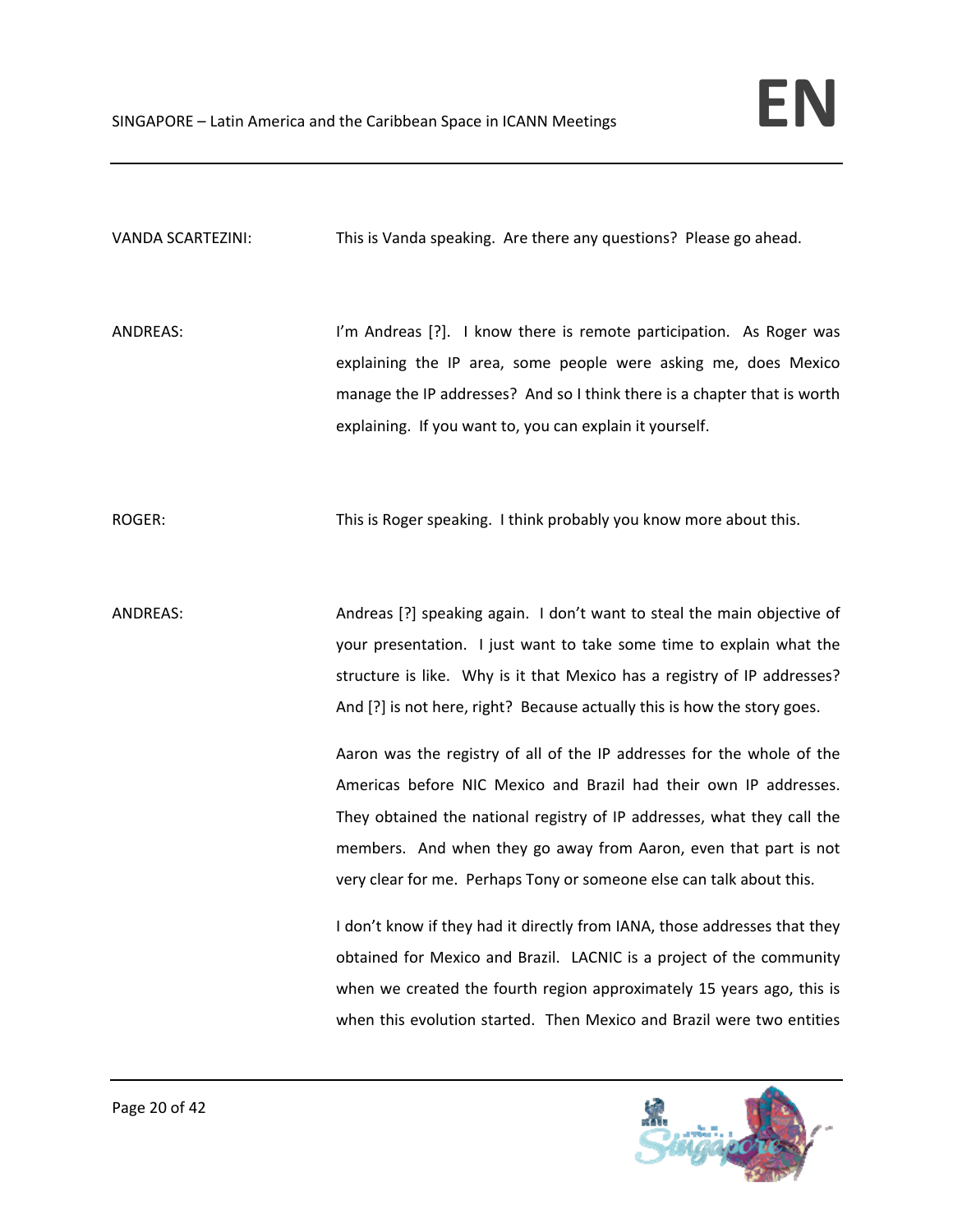that were just together with the creation of LACNIC. So they are there before LACNIC, that they created to create LACNIC. Now they have 3,200 members, all of these TLDs are members.

And so NIC Mexico and NIC Brazil pushed the creation of a RIR, and we created a RIR for Latin America and the Caribbean. And the structure for Mexico and Brazil is different from the rest of the countries. It has a regional registry and a national registry. And then the addresses for LACNIC are sub-assigned to Mexico and to Brazil. And they are the ones who exercise the operation as Roger was explaining.

The policy for assignment are the same that LACNIC has, and the rules in operations are the ones that are using the RIRs, there is policy and operation and they are two different things. And oversight is a huge discussion we're having at this meeting. In terms of operation, Mexico has the operation that policy is done by the operation of LACNIC, not by staff in the forums and meetings.

This is how, I think, I summarize the questions that some people ask me through the chat room. So Roger, do you want to continue so I don't distract anything?

UNIDENTIFIED: Regarding Aps, there is nothing – I don't know if there is any question. I am from Brazil. How much do the other businesses account for in NIC Mexico?

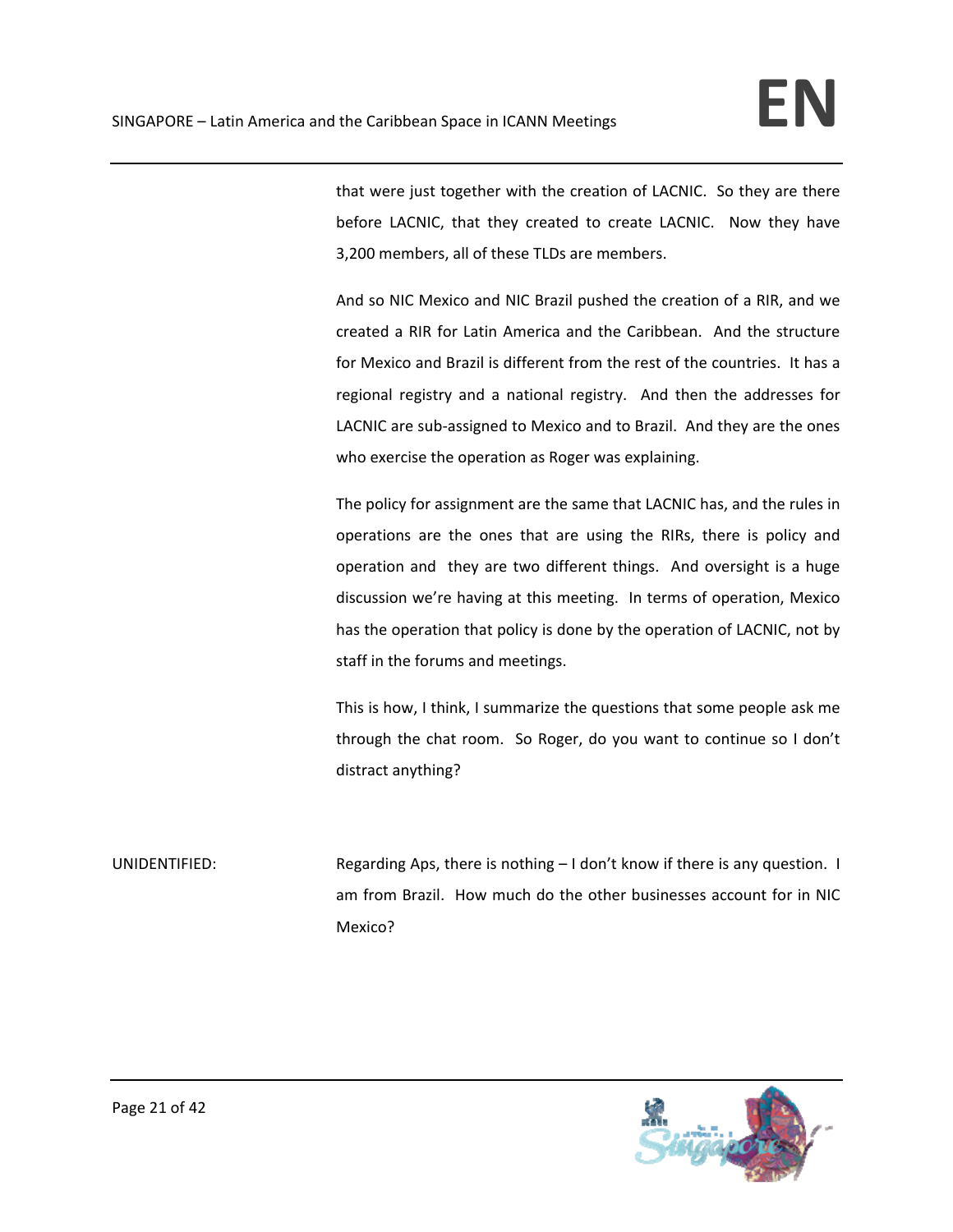ROGER: The previous speaker. Very little, because we are only starting. In a matter of revenues, a very small percentage in comparison with domain names.

UNIDENTIFIED: It's again the people from the audience. I apologize because I'm speaking Portuguese. I think, I'm not sure this is the right way because the development of the Internet will eventually require a certain stabilization as to e-billing. Is this a service provided to companies? I don't understand that very well.

> In Mexico the e-billings scheme is made up of two entities, which are the ones that provide those services. There is a regulating agency, which is a tax administration agency. And this agency assigns a certificate that companies that will be overseeing the bills. And there are other agencies reporting to this organization, which are the bill issuers.

> An user may hire an e‐billing service, and that provide that e‐billing service in turn has to hire a very fine agency that will, a digital stamp on those bills. In some cases, it may be the same organization, but it's two different roles. And in the case of NET Mexico, we're going to implement both of them, will have the certifying agency, and the issuing agency.

UNIDENTIFIED: A member from the audience again. And the last question is the following. The certifying component. Do you think this will become compatible with bills coming from the outside, from other countries?

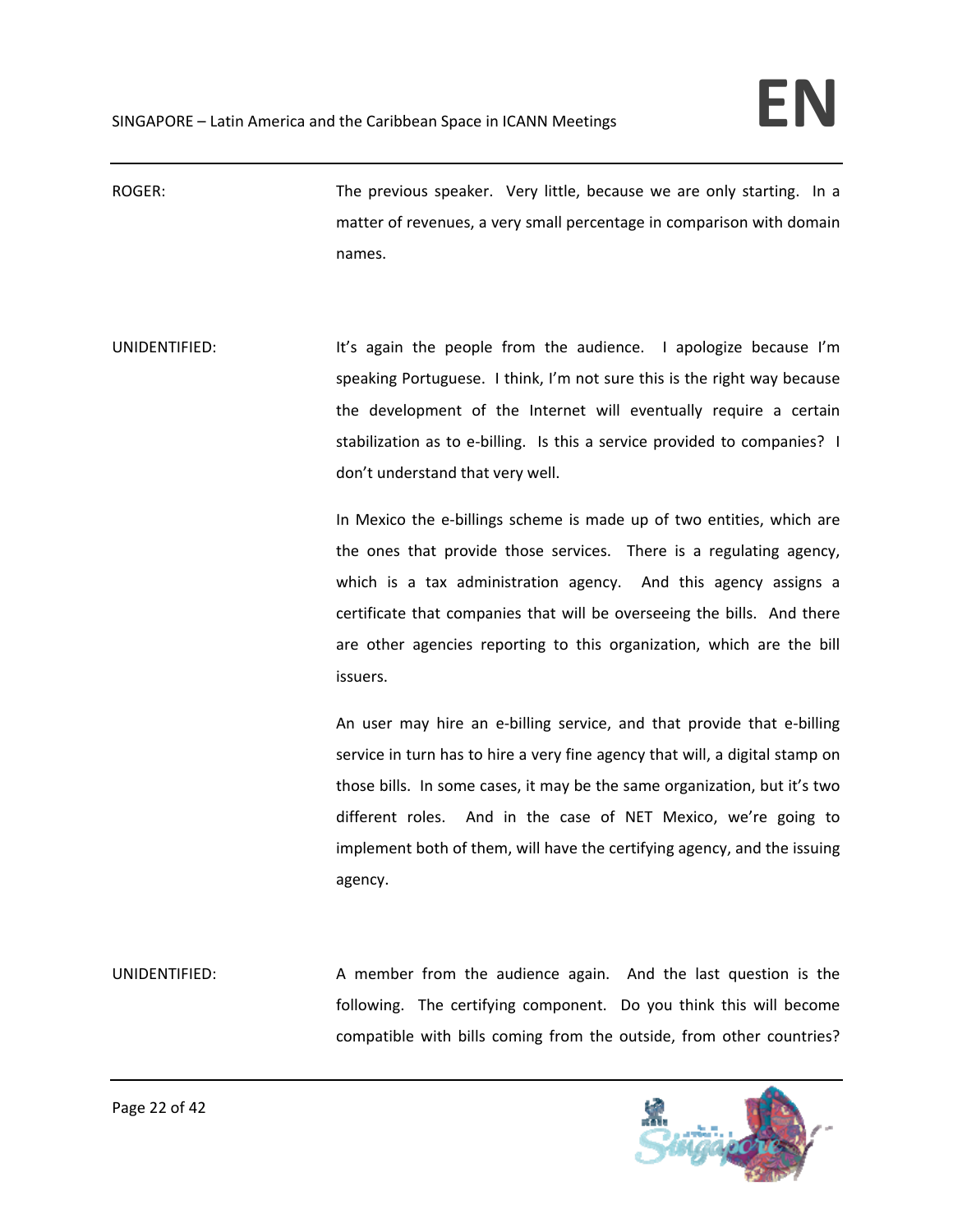Because in Brazil, we have an issue with compatibility with Mexico, other countries in South America, so that those certificates will be acknowledged, those actual certificates will be acknowledged by other countries.

I'm thinking about this because I guess this will be necessary in the future.

VANDA SCARTEZINI: This is Vanda speaking. We're thinking of Latin America, businesses in Latin America. There are different billing agencies. We also have digital billing. We have lots of issues with that because there is a central certification and that central certification, in our case, involves the Brazilian group only.

> So, if we want to operate with Paraguay, those are two certificates are not compatible. And we want to have an exchange of bills for different services, for example, because we are part of the medical [?] market, so this is why you have this issue. Anything... That's a very interesting question, because for Latin America, for example, looking forward, this is very important because there will be services provided by other countries in the Andes area, for example.

> I think it will be very interesting to have something that's more open, something that is compatible with other countries.

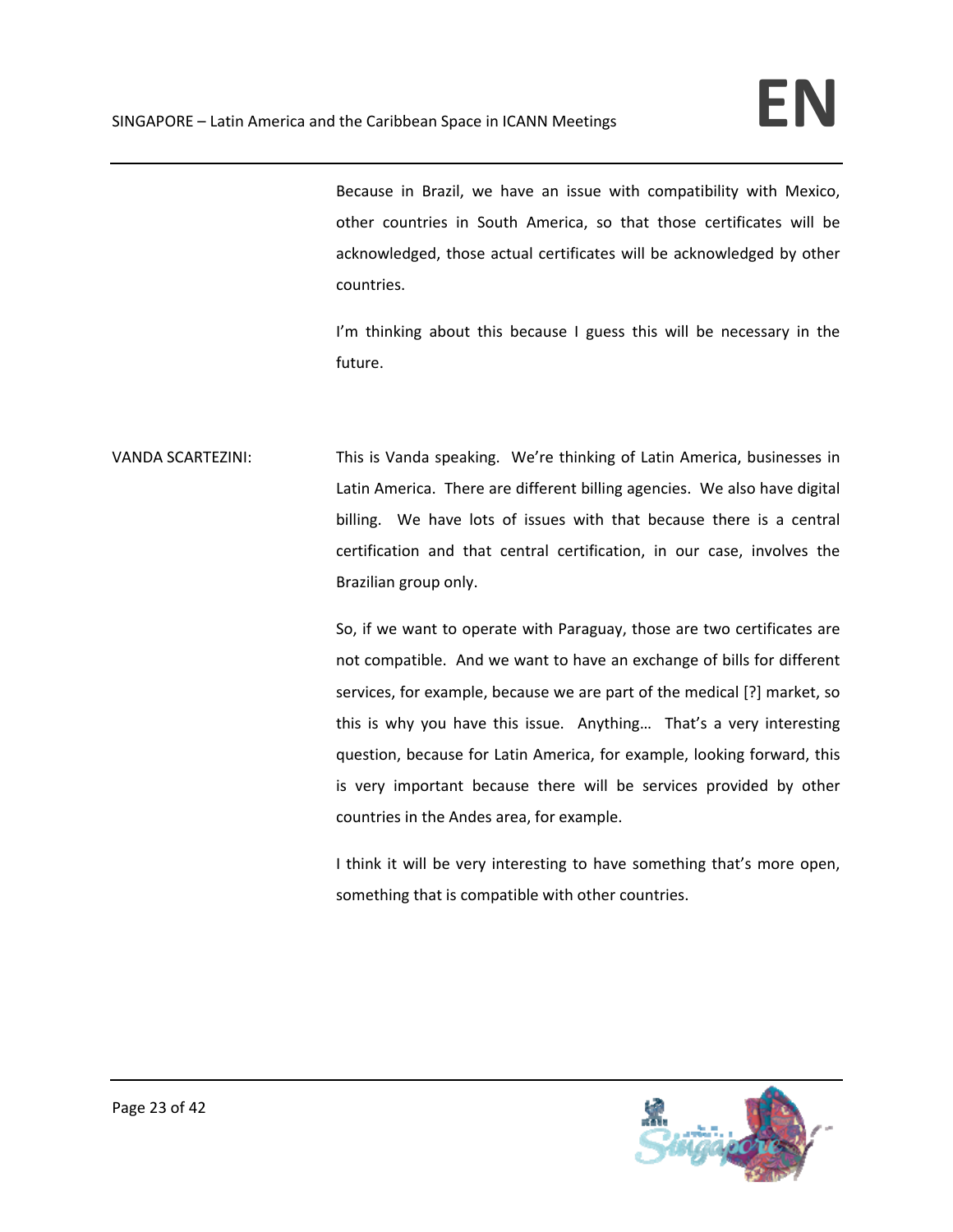| UNIDENTIFIED:            | This again is a member from the audience. More than a question, I<br>think, this is a challenge. I think we should be status so that eventually<br>we will have something that will be compatible all over Latin America. |
|--------------------------|---------------------------------------------------------------------------------------------------------------------------------------------------------------------------------------------------------------------------|
| ROGER:                   | This is again the previous speaker Roger. It will be interesting to be able<br>to harmonize criteria, because what's happening right now is that every<br>country has its own rules and requirements.                     |
| <b>VANDA SCARTEZINI:</b> | This is Vanda speaking. Since these are protocols                                                                                                                                                                         |
| <b>ROGER:</b>            | Roger again. Right, they are protocols.                                                                                                                                                                                   |
| <b>VANDA SCARTEZINI:</b> | This is Vanda speaking. We should think of doing something that will be<br>for all over Latin America. I think there is work to be done. Thank you<br>very much, very interesting. Anything else?                         |
| RODRIGO DE LA PARRA:     | This is Rodrigo. We have a remote question from Juan Manual, who<br>asked, what percentage of IPs and domains do Internet users vis a vis<br>companies. That is what percentage, companies and users.                     |
| ROGER:                   | This is Roger speaking. Well, I'm afraid I don't know. Do you know?<br>What percentage, company versus individuals? I do have that                                                                                        |

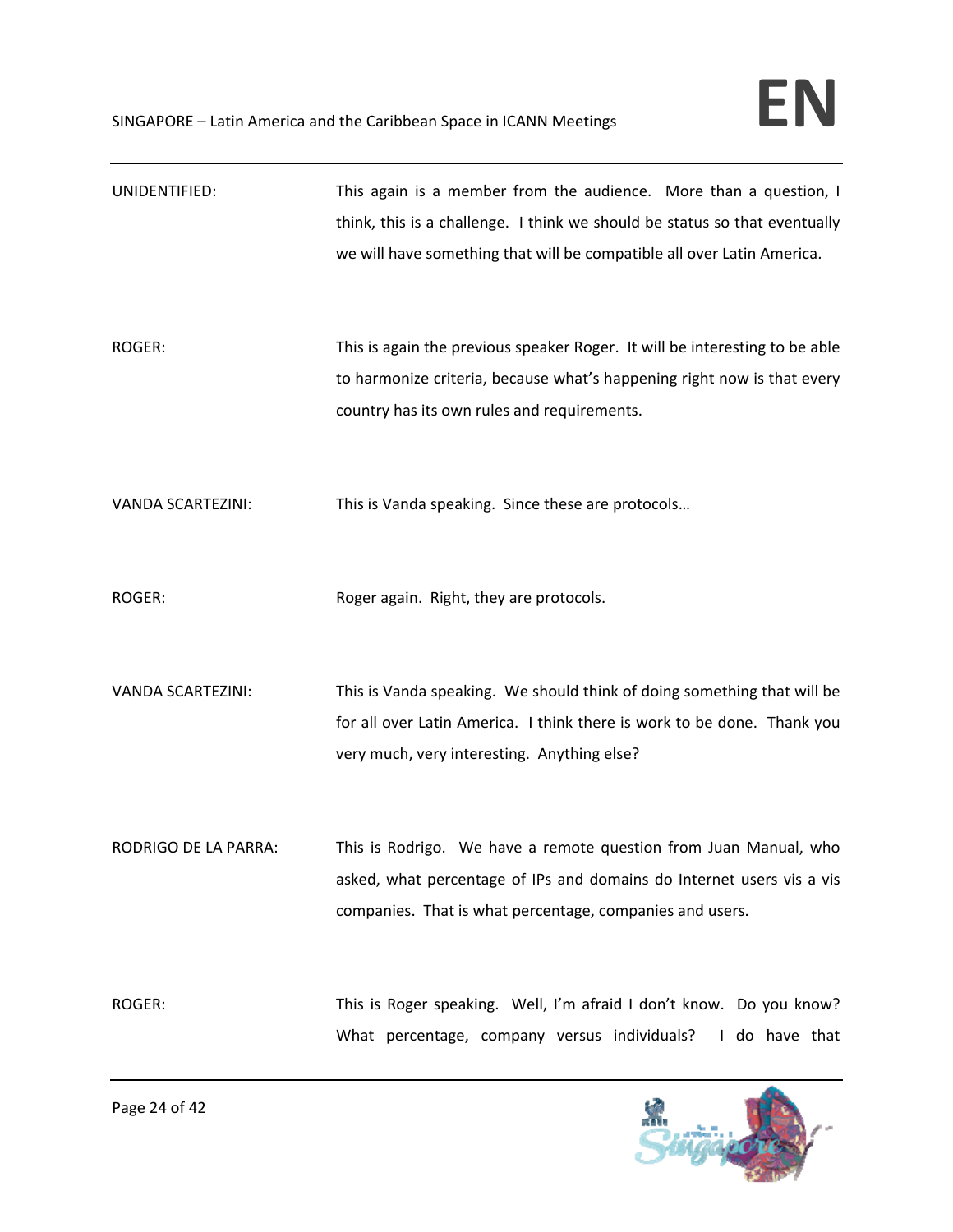information because when a domain name is hired, we are told it's a physical or personal company, but I don't have the data here. I don't know.

- RODRIGO DE LA PARRA: This is Rodrigo speaking. Okay. We'll get that information and we'll come back to you on that.
- VANDA SCARTEZINI: This is Vanda speaking. Anyone else? Otherwise, we go to the next presentation.
- RODRIGO DE LA PARRA: This is Rodrigo speaking. Well, there are two more things I'd like to cover since we're here. One of them is, what can we do to improve this space in the ICANN meetings? I want some feedback, and I want to know what ideas the group has. And I also wanted, in the last few minutes, to share with you an update about our strategy.

But before that, since our approach, our focus here is a business focus, I think there are two people who can help us out here. Tony, maybe you can talk to us about our activities about dot LAT, or activities in your constituency. I think that will be quite useful. And [?] is also here with us from GNSO, maybe you can also share some information with us about the activities you are involved in GNSO.

Anyone wants to start?

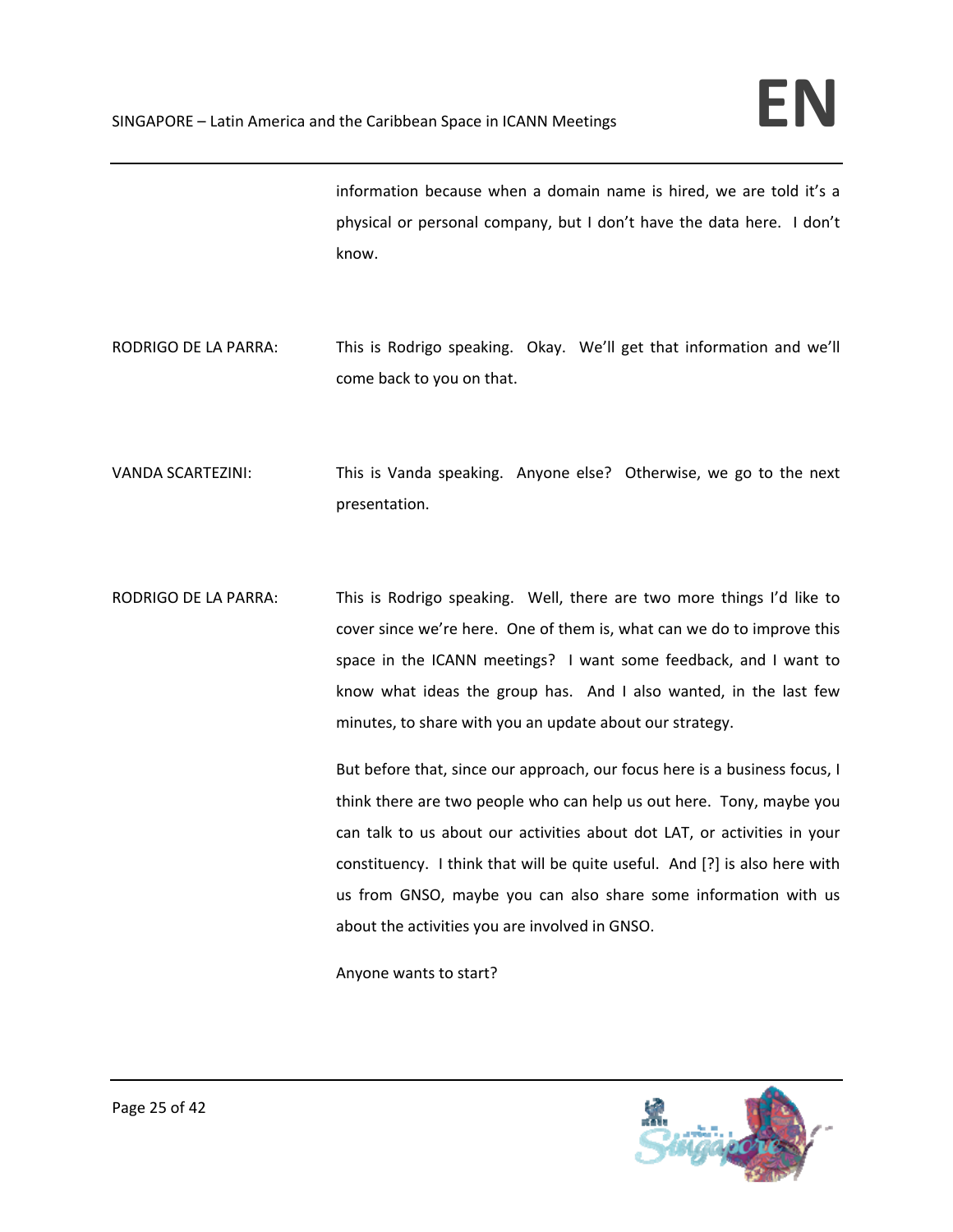UNIDENTIFIED: This is another speaker. First of all, let's see, where can I start? My first concern in the LAC space will be the issue of registers. Rodrigo, can I talk about this? We are [?] an experience in Argentina, which has not been very successful so far. We want to be registered as an accredited register with ICANN. It's not a simple task.

> I'm going to summarize the information. It's not that I want to tell you the difficulties we're going through the organization, but we always talk about the need to expand ICANN activities, ICANN opportunities in developing regions. And even though that a goal I share, which I also think is very important, it's not always so easy to carry out. In the case of becoming a register, we're going to summarize the situation we face.

> First of all, there is an economic barrier, which is quite important because you have to pay an application fee of \$3,500. You also have to pay \$4,000, which is an annual fee. You have to provide certain evidence that you are able to access a \$70,000 fund in a bank. And you also need to have the commercial risk insurance for \$500,000 for this project you're starting.

> Beyond that, there is a variable fee that is not specified. But every quarter you get an invoice, which is a percentage of the contribution of the register sector to ICANN's operation. I've not even begin to size this because it's variable. And every name that is sold, if you are a register you sell domain names, a percentage of that, even though it's not high, a percentage has also got to be paid to the ICANN as a kind of commission.

> I really don't know how to define this. Which is quite significant, considering that in Latin America, at least in our case, or expectation is

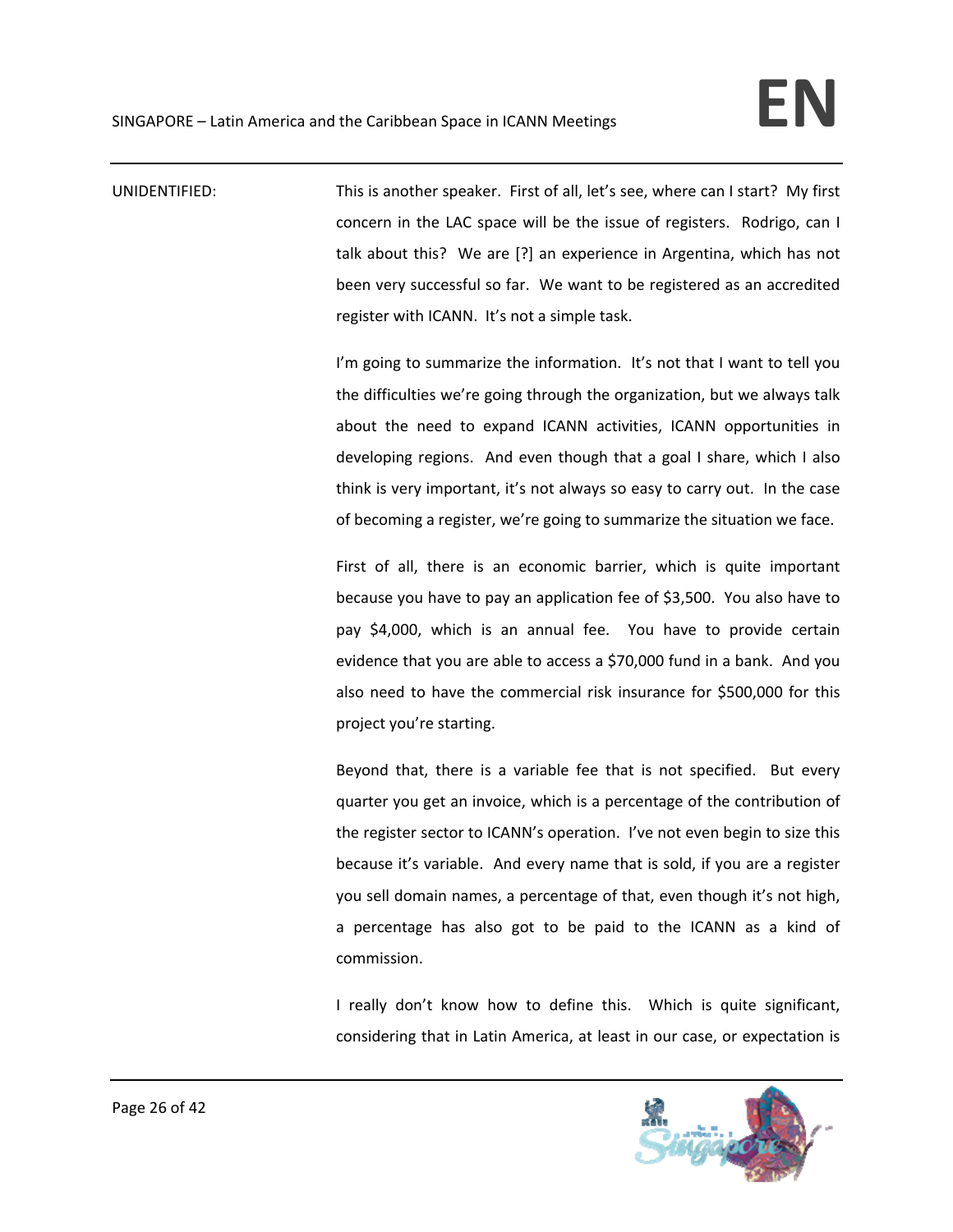not to cell one million names in six months. We may call ourselves as a SME project, or in this case it's a SME or SM organization, but the rules is a little bit up hill.

And the other thing we found is that there is quite a comprehensive questionnaire to be filled, related to the technical aspects where you have to describe your system architecture. You have to provide a lot of technical information to the ICANN. But it turns out that there is no technical specification provided by the ICANN to the applicant that says in order to be a register, you have to have this type of server, this type of software that meets this kind of needs, that manages this kind of protocols.

There is nothing. Quite the contrary. The ICANN demands that you explain how you are going to work as a registrar from a technical point of view. It's really amazing because it's almost like if you're trying to hire a franchise, you want to be a franchisee, but the specifications are not there. I've discussed this Rodrigo quite thoroughly.

I share this with you because we're in the LAC family, in case one of you has ever thought of getting into this, or if you know anyone who is thinking of getting into this, I think the entrance barriers are quite high. And maybe unfair, because let's think it's not that what every domain name [?] dot com, we're going to earn \$100, and with only a few names, I will be able to pay you for this very quickly.

In the market, there are domain in place like a Go Daddy or [?] who have millions of users and customers, who are selling at a profit of \$1 or 50 cents per name. This is very difficult. It's very difficult to compete with those in common players who prevail in the market. What the

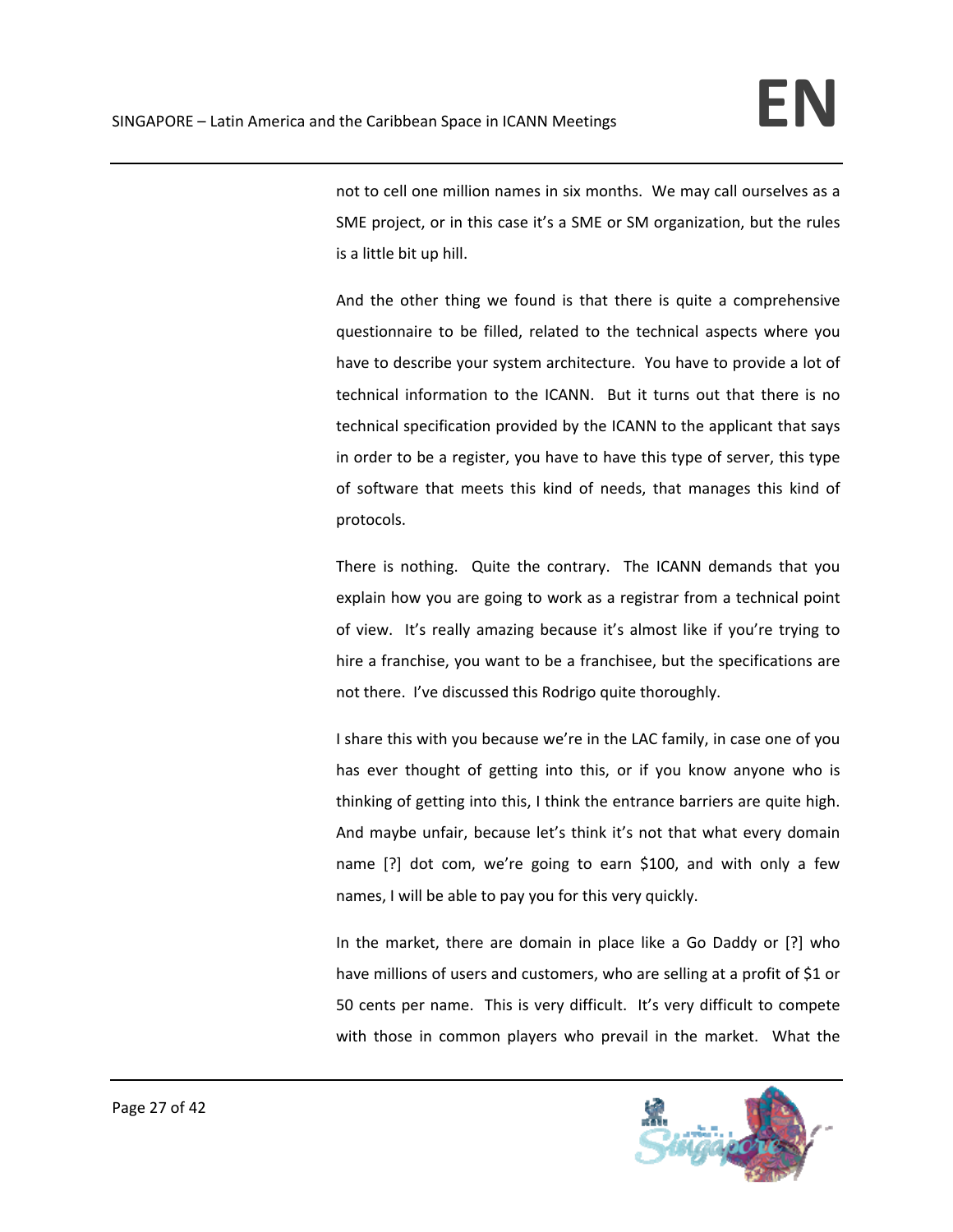registrar in our region can do, the added value it can provide, is to serve customer in their own language and provide personalized service.

Something they will not find in Go Daddy, because they will always talk online with a portal. But in order to be able to get into the businesses under those conditions, you have to go through a very difficult process, actually not easy for us. So I thought it was important to mention this, since the LAC strategy group is focused on improving all of this, I dare mention this here.

VANDA SCARTEZINI: This is Vanda speaking. I think it's very interesting because in Brazil, we have three registrars. All the others who started the process gave up because it was too difficult for them, or too expensive. Others that were registrars eventually left and stopped operating because it was not profitable.

Rodrigo, do you want to say something?

RODRIGO DE LA PARRA: This is Rodrigo speaking. Yes, I wanted to thank you for mentioning this issue because it's part of this strategy we have. And what Vanda is saying about the size, it's very important. If we put this into original perspective that are about 1,000 accredited registrars and in the region there are only 19. This has me to promote a session tomorrow, at the global level.

> In ICANN, we've heard this concern before. This is why there is a session entitled, supporting the DNS industry in sub-served or under-

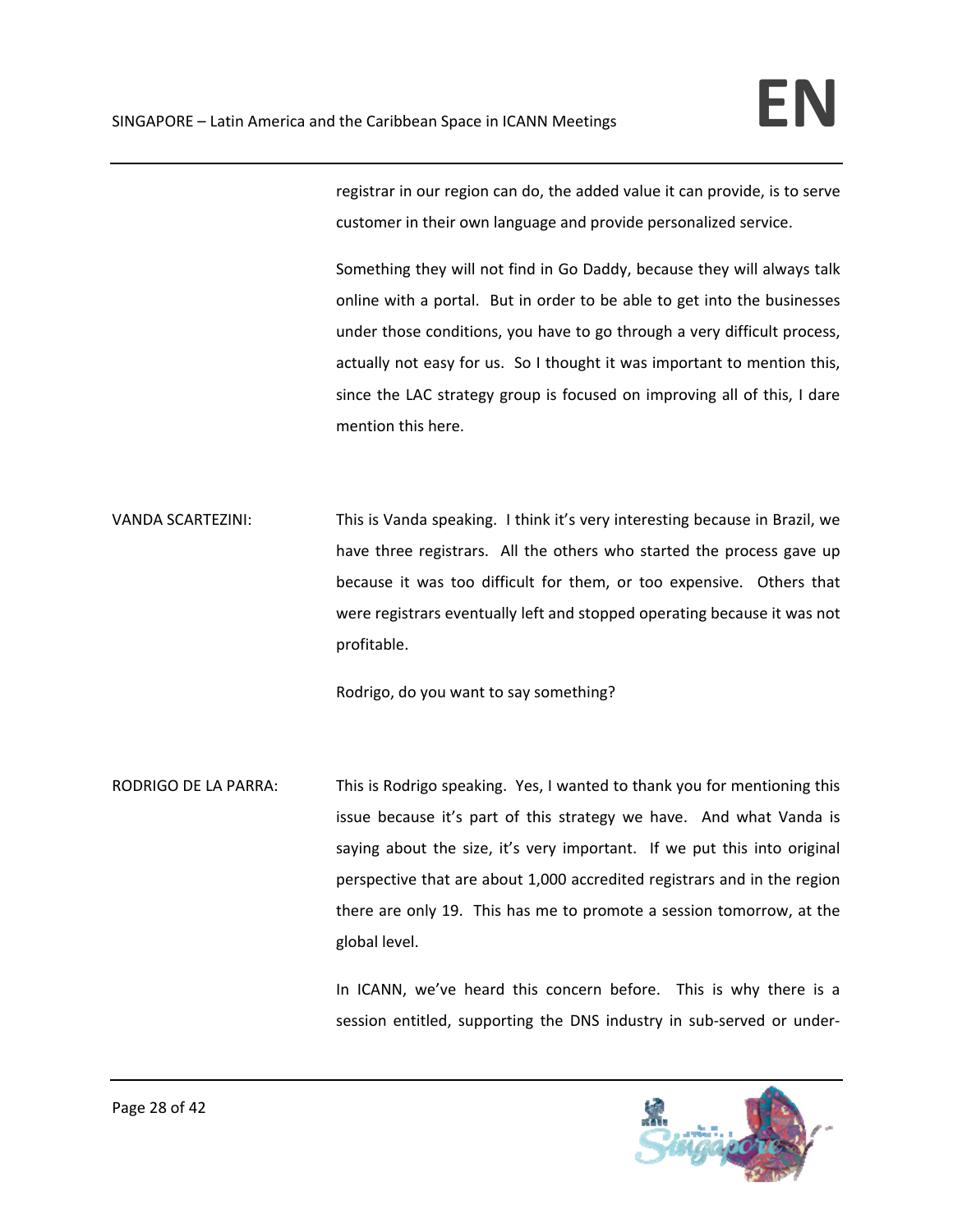served regions. The idea is that all of us attend that meeting, especially those of us from the developing regions, so that we can contribute ideas and strategy to see how ICANN can provide their support. It's very important to have representatives from the Caribbean and Latin America to see how we can promote this from our position.

Thank you very much… Oh, there is a question from the audience.

NATALIE: I'm Natalie [?] from NIC Mexico. I'd like to add something about Mexico. We have three accredited registrars in Mexico, only one of them is ours. The other two are, may really to be considered, they are registers that were genuinely developed in the region. That's something that is very important, and that's also interesting that none of them are in this region.

> So they are outside and discussions that the registrars may have. And this is quite relevant.

RODRIGO DE LA PARRA: This is Rodrigo speaking. Okay. So, on Wednesday at 3:30 from 5 PM, we will be holding this meeting in Canning Room. Please don't miss it. [?], would you like to talk about GNSO now?

VANDA SCARTEZINI: This is Vanda speaking. Very interesting. I think this issue of the registrars has not yet been solved in the ICANN. There are lots of discussions. In Brazil, for example, the registrars, the existing registrars are part of very big, strong groups. Strong news agencies, phone

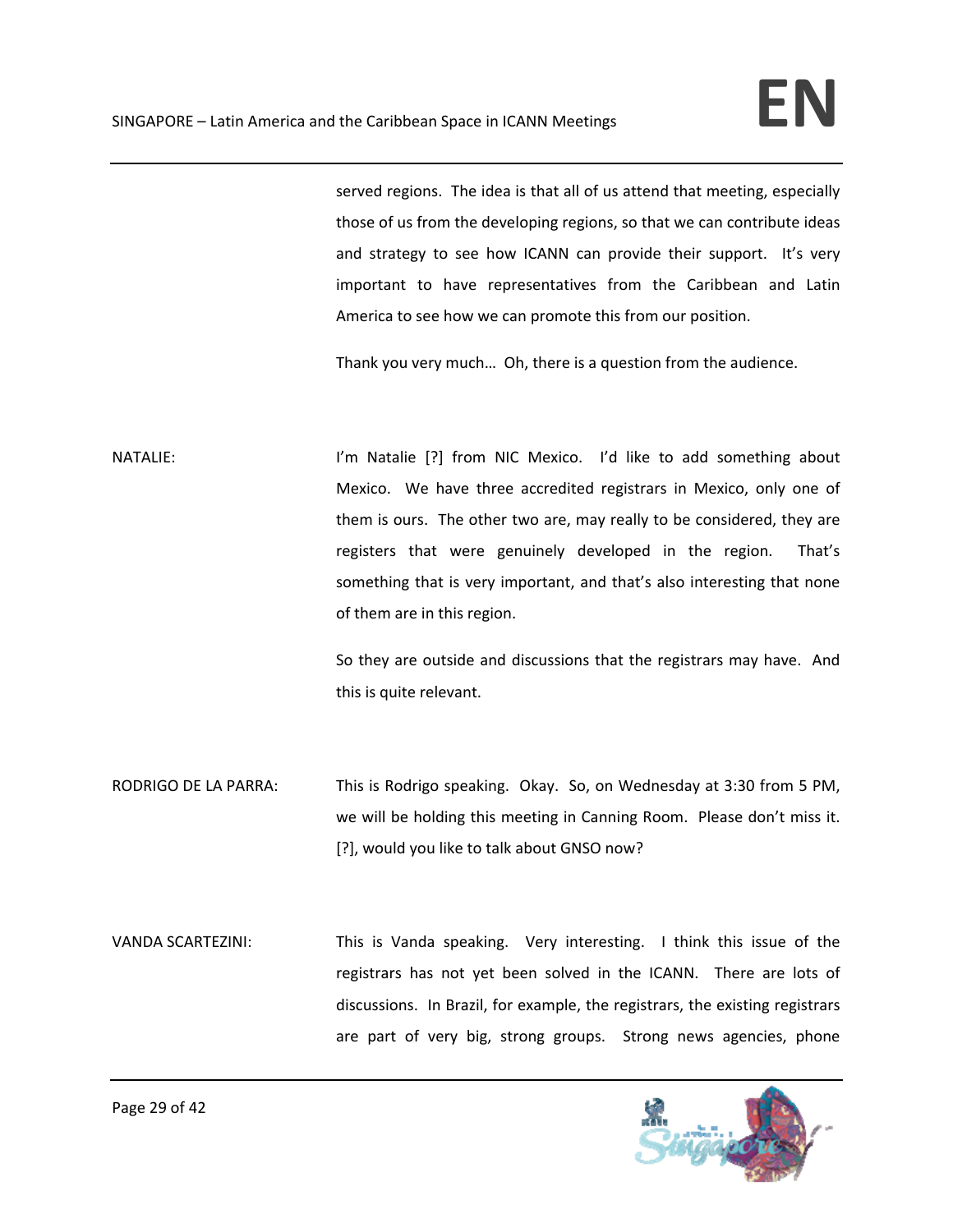carriers. They are the only ones who can bear the costs, there are also ISPs, all of them.

UNIDENTIFIED: Hi. Good afternoon. This is [?] speaking. I guess you're all familiar with what the GNSO is doing. Right now, the counsel, there are three members from Latin America, Gabby, [?], and myself. It's the largest presence Latin America has had in the counsel. I think we're working quite well.

> We have our language issues, since language is not our native language, we sometimes have issues with the technology used by English speakers, but we're doing quite well. I think we are in a very interesting moment. Important policies are being developed. I also believe that we're going through a time where we are seeing how important GNSO is within ICANN.

> With this relationship with the GAC and the policy developed by the GNSO regarding protection of acronyms for international organizations. But well, we're working and we're here to help you with anything the region may need. Is there anything else you would like me to clarify?

UNIDENTIFIED: Hi, may I add something? [?]. I'd like to add that we're also working right now on the GNSO, on everything related to improving participation and diversity of participants of the working groups as they are related to policy generation. From that perspective, we'd like to encourage the participation of the different regions.

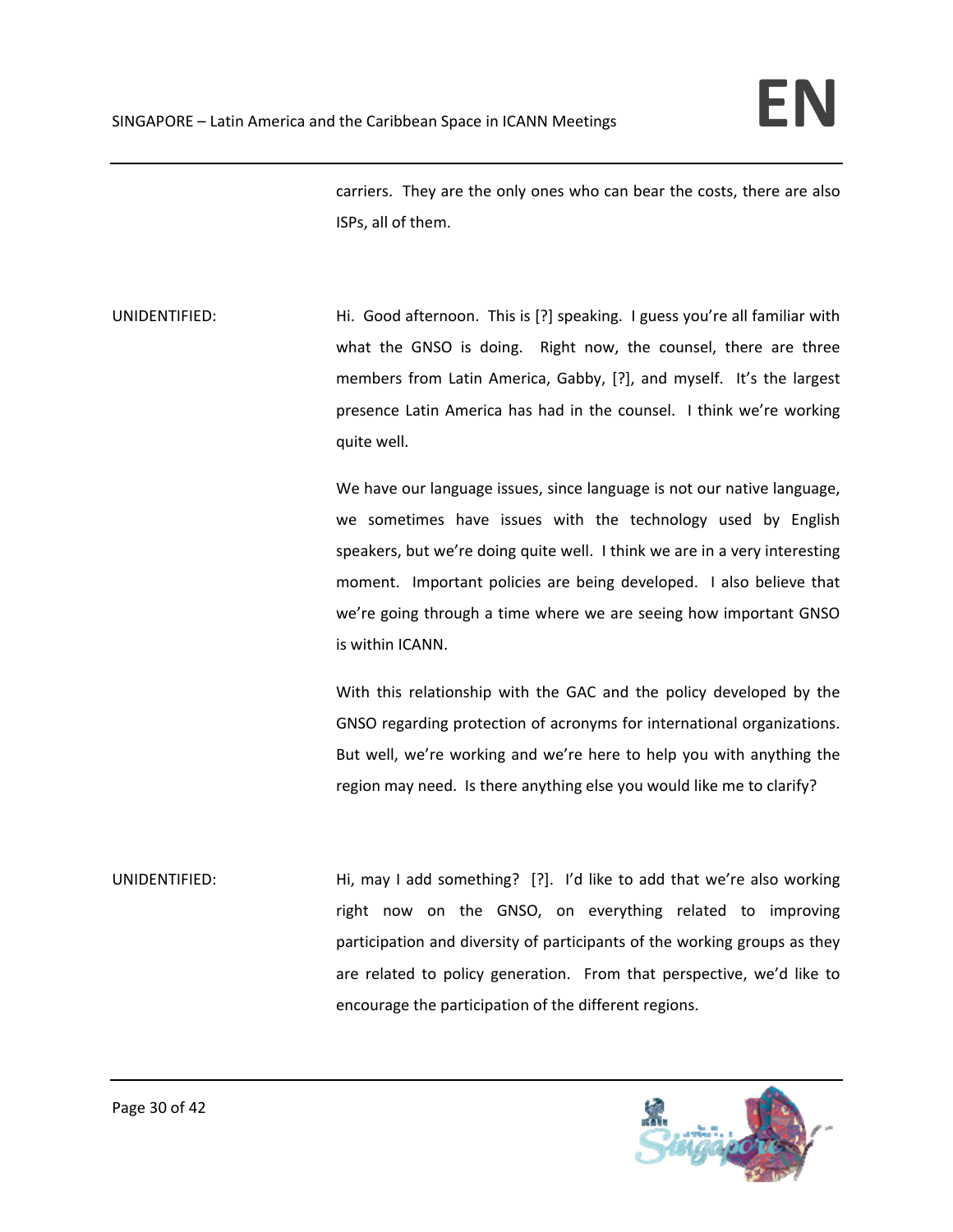I'd like you to communicate this message to your communities. It will be important to have more representatives from Latin America in the working groups, because these are the working groups that will eventually create the policies, and these policy generation process is a key part of the multistakeholder model.

I would like you to communicate this message to your regions. In our meeting with the Board, we discussed how we can improve our work so that what the GNSO does will be more relevant to developing regions. There is something interesting there to be done. Both [?] and [?] as well as myself, we're not the only members from different countries, there are other members from Latin America but we all share the challenges of developing countries.

[?] what contribution we can make to this process. Thank you.

RODRIGO DE LA PARRA: This is Rodrigo speaking. Thank you very much. Thank you Tony, because this is how you help us with managing time. So, thank you very much [Eduardo?] and [Gabby], it's actually very useful to be able to know a bit more about the Latin American activity. And because we are very few people, our activity is not really seen. We know more about LACRALO or what happens at the ccNSO, that's why we need this space.

> AP TLD presented today about the Asian landscape, that we have Victor here with Board represented for LAC TLD, and he would also like to share some of these activities.

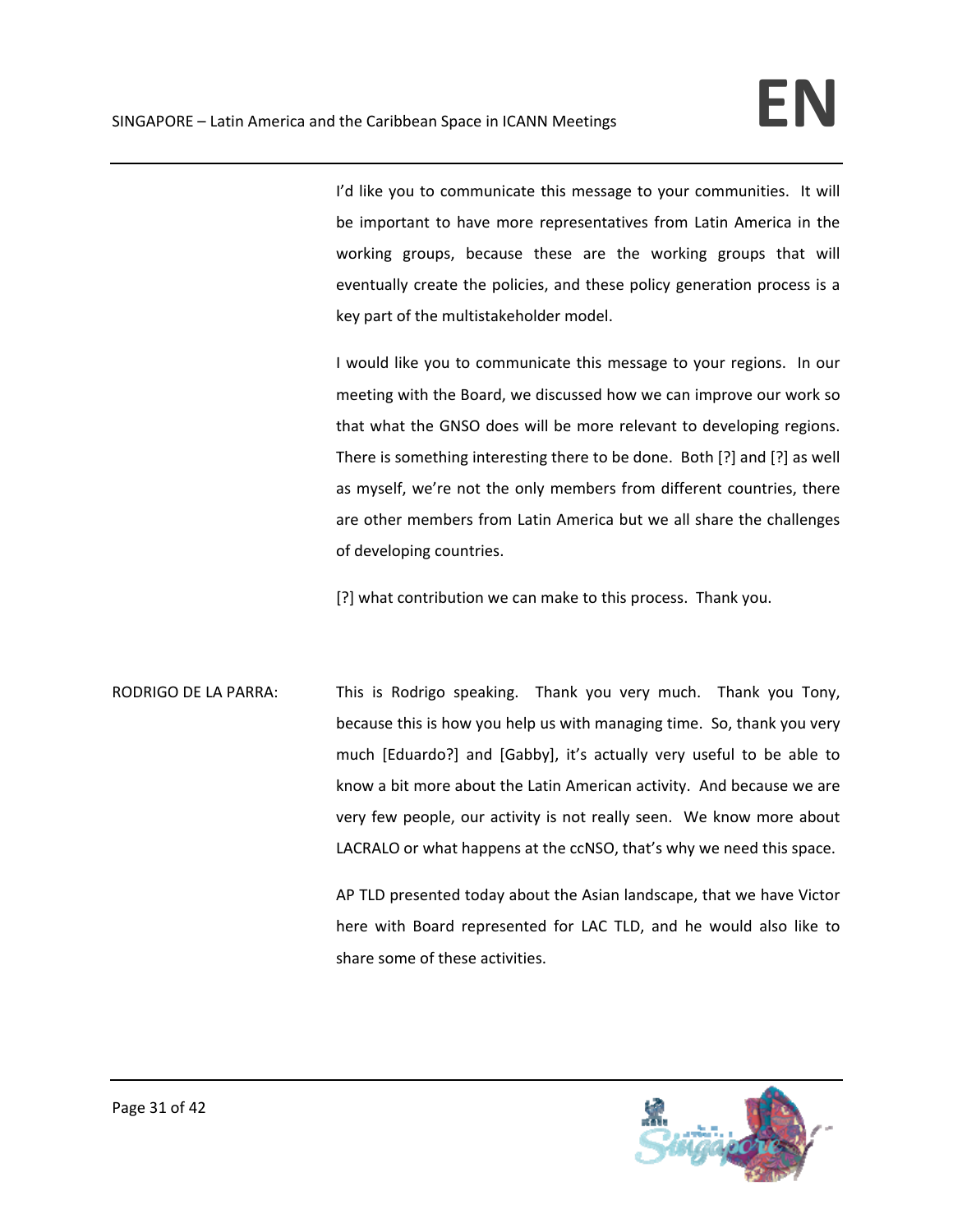VICTOR: This is Victor speaking. Thank you. For those who don't know me, I'm Victor [?] for dot SE. Now I wear the LAC TLD hat. Since we all are here, all of us from the Latin American group, I would like to update you on what we have done here, at least it is easier for our activities for LAC TLD region.

> We have a business workshop, or a workshop on economic aspects, in the old Guatemala, in Antigua, I'm sorry, in Guatemala. It was something good because we mix registrars with ccTLD, and this was not really done before. So invited some registrars so that they could make some presentations from their own point of view to be able to compare with the ccTLDs. This was a very enriching workshop.

> It had very nice participation. And very good exchange of information. Then, there was a security, stability, and resilience meeting, with the ISOC, LAC TLD, and LACNIC and ICANN people, this was also a very interesting meeting. It was held in Montevideo. And we have been working because this is an update for this year, but it's also an update since the Buenos Aries meeting.

> So we have been working with other regional organizations like AP TLD center, and the African organization. We have been working based on the net [?] meeting. As you all know, instead of working separately in silos, we have been  $-$  we've been able to have a good juncture, and work all the organizations together, because we have more or less the same goals and the same challenges for these meetings.

> We have even been able, within the ICANN world, to have a better recognition of regional organizations. On the opening ceremony, these organizations were mentioned as participants. There is the ISTAR group

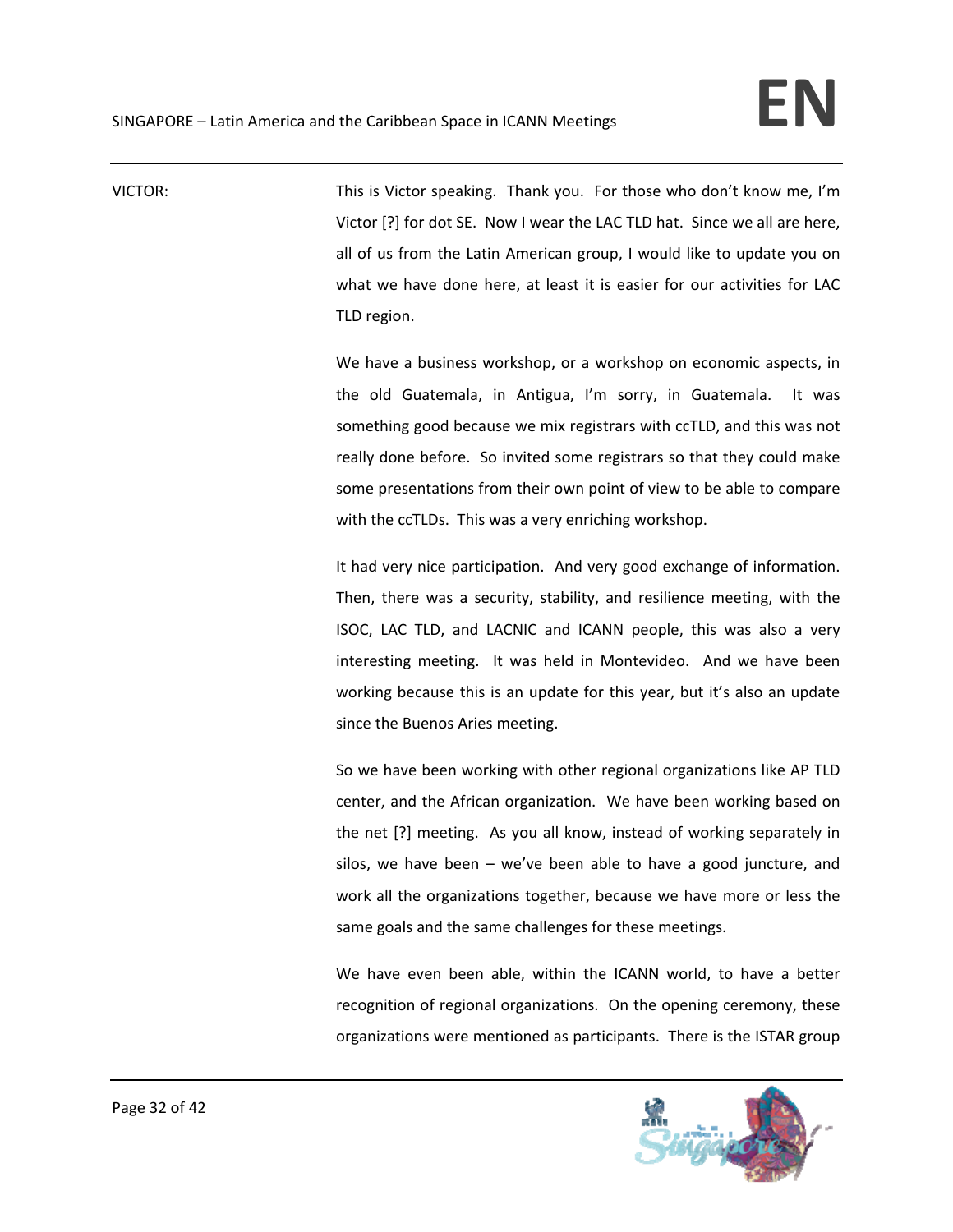that was mentioned. And we have been able to achieve a good synergy between the organizations and at the same time, we have been able to get better participation and recognition of the importance they have.

Because even though many of us participate in the ccNSO, I am also a member of the ccNSO Board. Each of us identifies with their own organization in Africa, in Asia Pacific, or in Latin America as is the case with our ccTLD. In addition to this building with all of the Internet governance issues and the latest developments we have seen. Because this is not an issue that we discuss among the ccTLDs on a daily basis, we did something that is basically a novelty, was a webinar.

It was the first webinar we had where we specifically dealt with Internet governance. This was held in English and Spanish, and so it was a very good one. We had good participation and engagement. It was a test with it and it was successful, so we'll continue to do this.

We will use it for different issues or perhaps to update everything that is going on now. We are also working on a project for all the ccTLDs in Latin America. This is going to be a network, and we're starting our work, that it can be something very interesting to leverage common resources among all the ccTLDs in Latin America. So this is part of what we wanted to change, that is not only to have workshops and attend some meetings, but also to have something more tangible such as leveraging the resources, the technical resources, we have.

There was also an union of the regional organizations, and we have stated that at the ICANN meetings, we will formally meet. We have already met here yesterday, that was yesterday afternoon. The Boards of the four organizations met and we exchanged a lot of information.

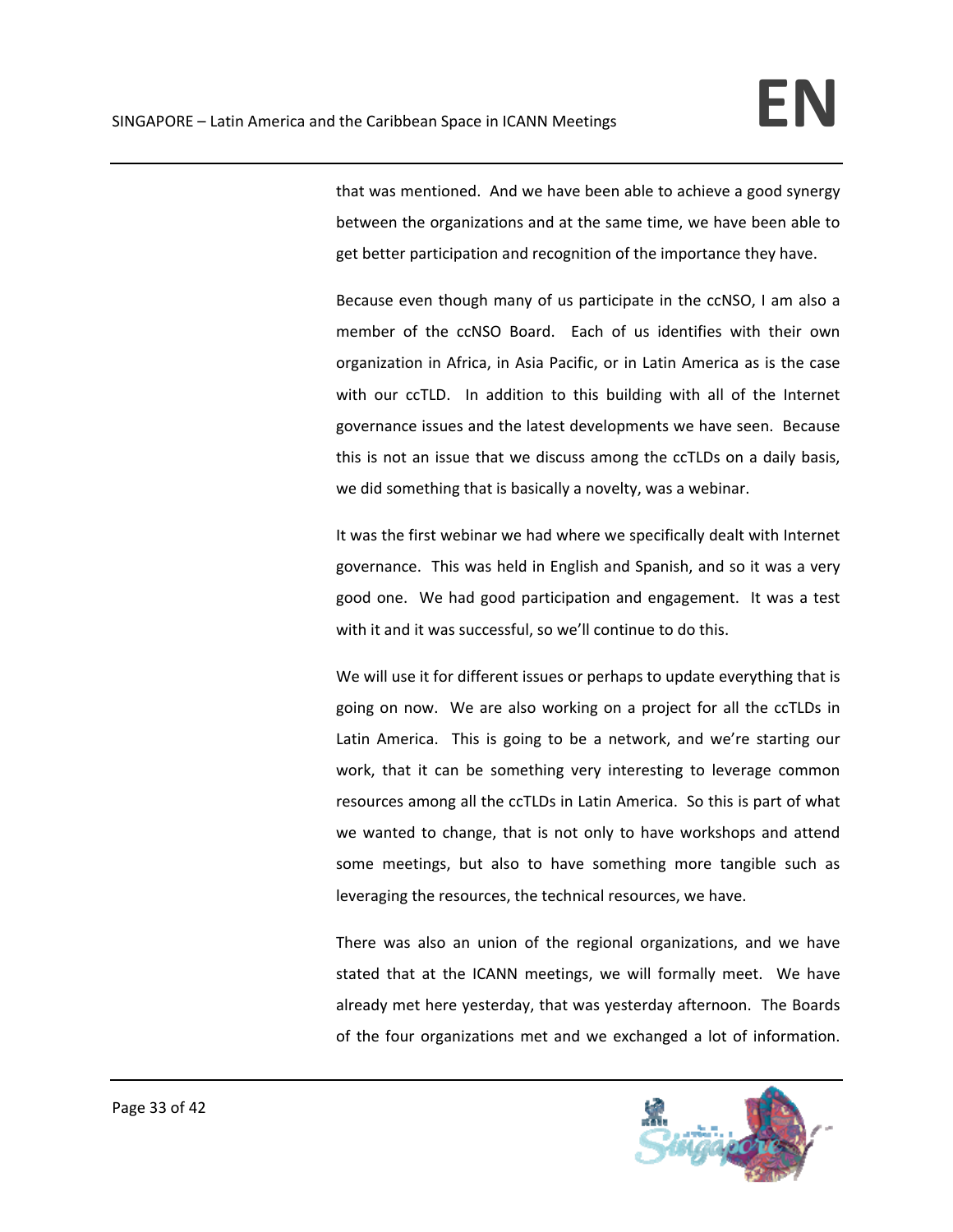And the idea is to understand what has happened, and what will happen, this week and how we can support each other or how we can achieve a common goal with everything we may need to define.

This is also very interesting, we have achieved that. Since Beijing, this was informal and now we do it formally. This is part of the ICANN agenda. So that is the past, now the near future shows us that in the Brazil meeting, what [?] will be attending that meeting, she could not be here, but she will attend the Brazil meeting to represent us. And in May, [?] we will hold a policy workshop together with the LAC NIC meeting that will be held in Cancun.

Once a year, we hold a meeting in the same place and we try to have the general assembly for the ccTLDs. This is my update. Just to give you an outlook of where we [?] in Latin America, with LAC TLD.

RODRIGO DE LA PARA: This is Rodrigo. I have a question here. When do you think that the NIC Cast network will be ready?

VICTOR: We are just starting. Fred from Brazil is at the forefront of this initiative. We will start to give more friends to this, and we will also send a report or communique to the ccTLDs to them what our plan is. We are attempting to know who are interested in getting involved, so that we can know the dimension of what we're going to do.

> This is not something that should not take us a long time, because it's not difficult at all.

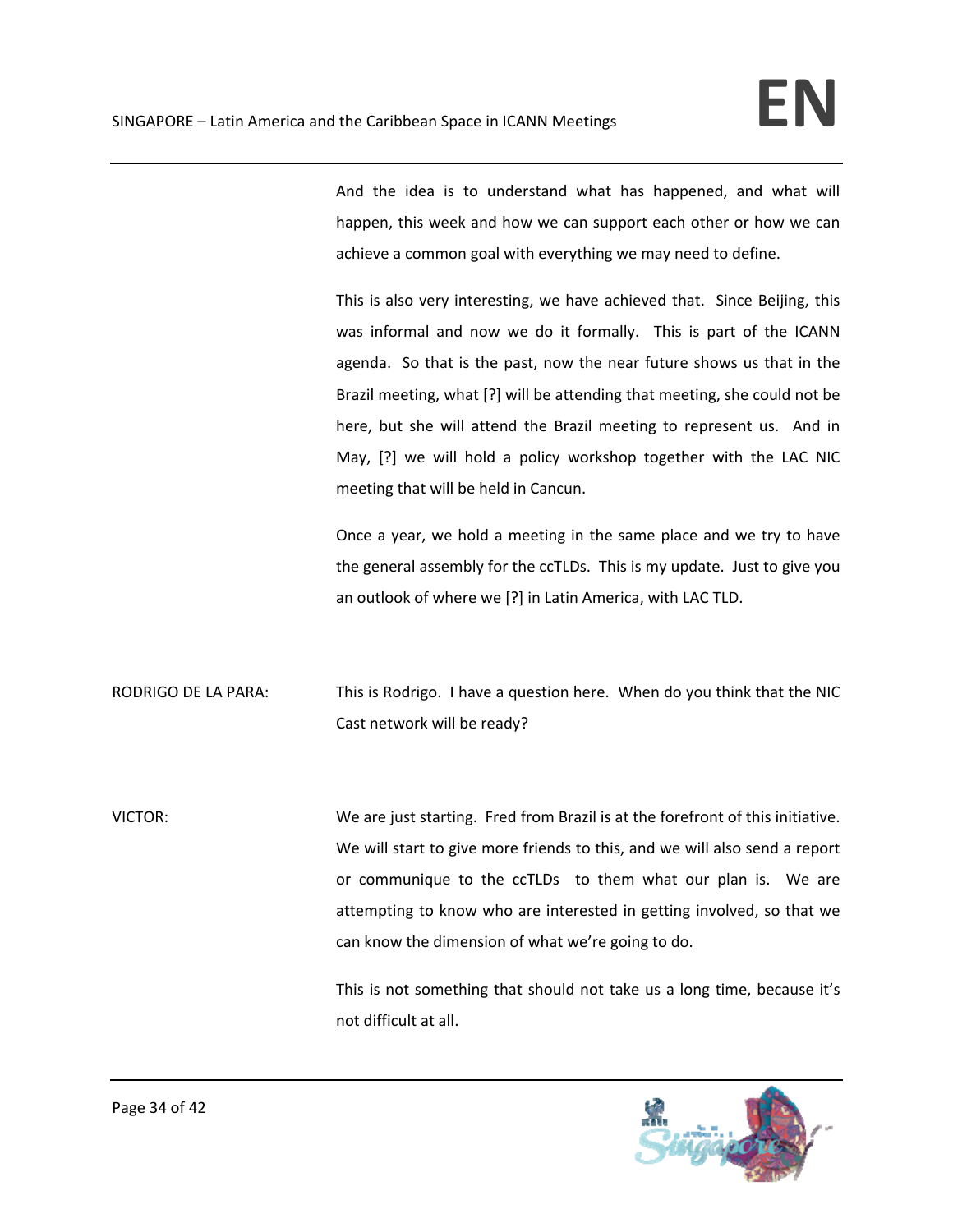- RODRIGO DE LA PARRA: Rodrigo speaking again. Thank you very much Victor. We have two items more on our agenda. We can have a 30 second pause to introduce a new colleague from the ICANN staff. He is Columbian, and he is now with our security team. He was in the compliance area within ICANN, now he is in the security area, and he will be helping in this group as well. Would you like to have a quick presentation please?
- CARLOS ALVEREZ: Good afternoon to you all. My throat is aching as well. I am Carlos Alverez. As Rodrigo said, for three years I have been in the  $[?]$ compliance team, now I am in the security team. I am based in the Los Angeles office. I will be strongly focused in the region. This is not going to be immediate, but in the next few months, I will coordinate the department and the organizations in the region.

We will try to have training activities. Almost half of my work will be to train agencies and ccTLDs in security, stability, and resiliency issues. This is a resource that is available to you. You can look at me, just search for me. My email is Carlos dot Alverez at ICANN dot org. I am staff, and I just wanted to introduce myself. I am very much at your disposal.

RODRIGO DE LA PARRA: Rodrigo speaking again. And now, I just want to show you a very quick progress of where we are in the strategy, but especially to thank some people who are here, who have helped us a lot. Fatima Cambronero, she is here together with Dev leading the communications group. It has

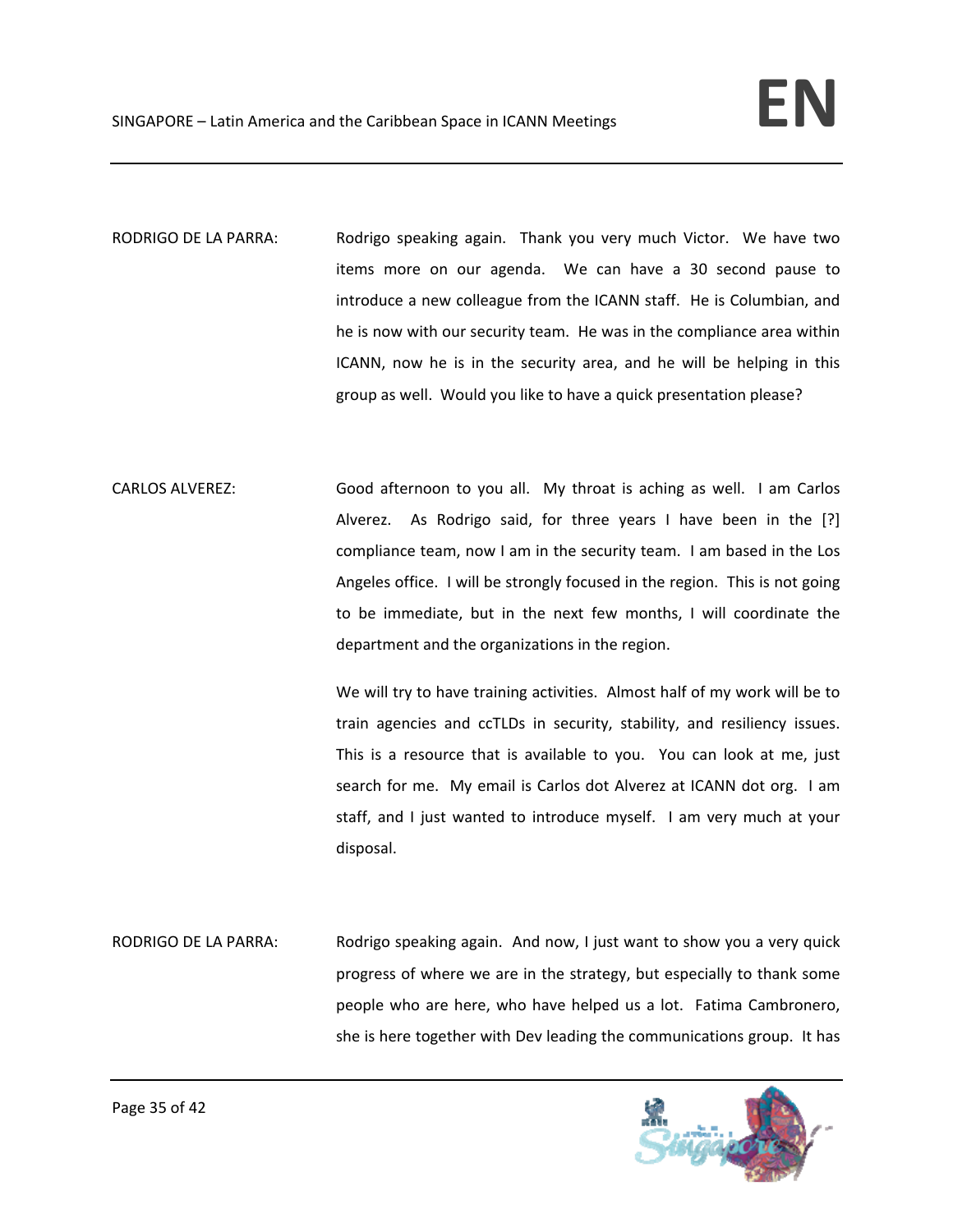substantive progress as you'll be able to see. Other groups are here. NIC Argentina, they have helped us with the preliminary design of the webpage for the region. I'm going to show them how this is progressing.

And of course, Vanda and [Gabby] who are leading these space in the ALAC project. So this is a very particular communications plan. You have been able to see some activity here in the social networks. There is... We actually have more than 1700 followers in our account in Spanish. Our Twitter account in Portuguese has just started, and we will generate new interesting documents.

This is one of the issues that we needed. We have also released our newsletter. We will produce it bimonthly. And it has these sections. It's just one page, and it actually takes you to information links. There is a special section on what is going on within ICANN at the global level, so that people in the region can get to know the activities.

The next issue, at the next issue, we will talk about the IANA transition, and everything that's going on. So that people can get to know this in a very simple language. Also, in our region, there are links to press communiques, and then an event space. So it's pretty simple. So you can get there [?]. We are coordinating our website for ICANN. We are in coordination with those who are designing the new ICANN website, so that it can have the same layout and so that it can resemble it.

And we then would like to thank NIC R because they are designing it, and they are just in coordination with the ICANN people. This is a dummy, the contents will be added as we progress. Fatima and the communications people are helping us. And then we're also launching

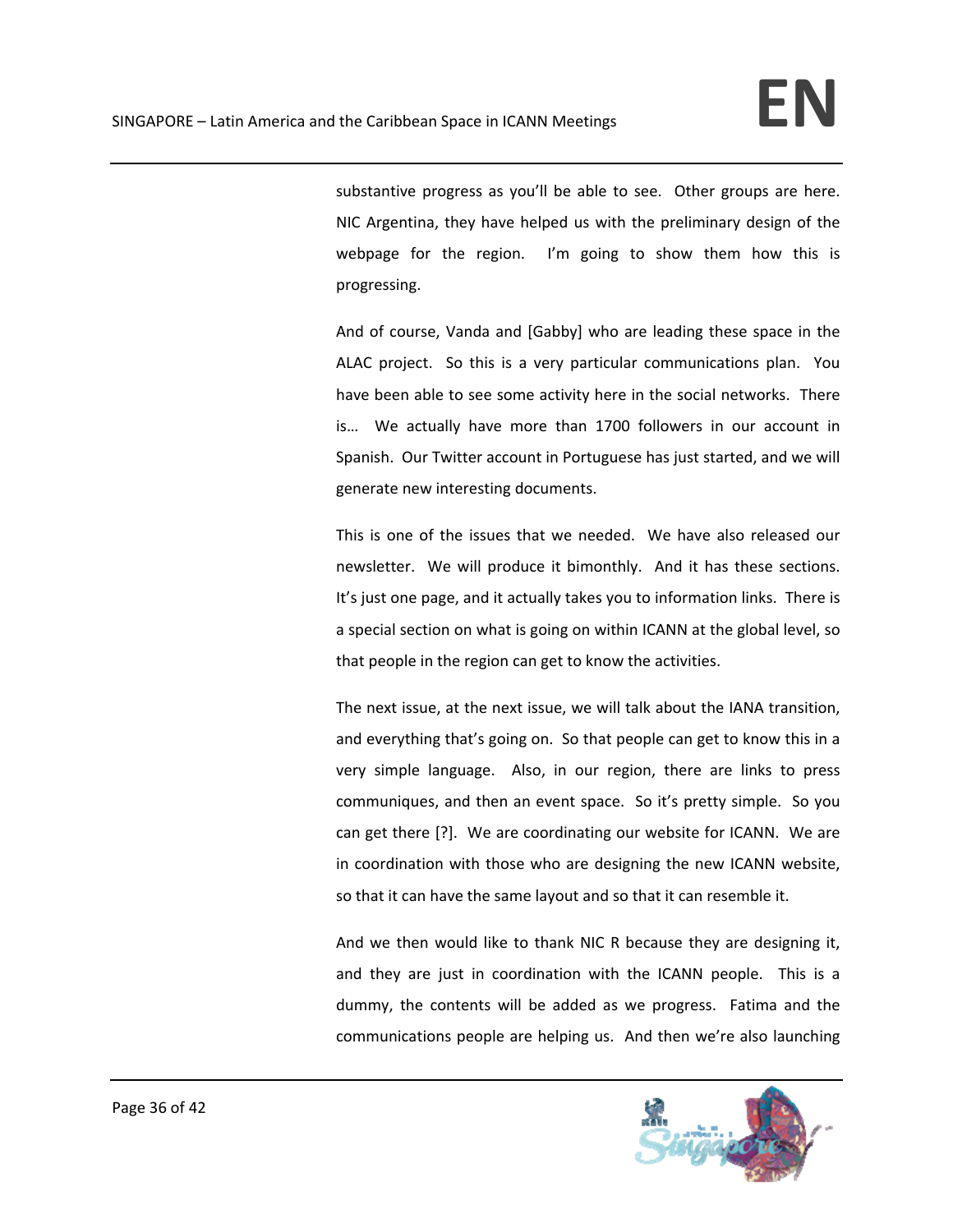the famous roadshow that we had as project number one. We have called it LAC I Roadshow. I because of Internet and Roadshow because it has many issues.

And there is to have four stops here. And we have divided it, sorry. I was forgetting to thank Tony. He is also leading this group, together with Andreas, who just left. But, we will have one stop at the Caribbean, then another stop in the Andean region. Another one in Central America, including Mexico, and another one in South America.

So that every year we can cover that. As for future, we still need to see this. Perhaps Dev, if you're involved with this, you can deal with that. Let me make a comment about future com. Eduardo [?], I don't know if he is here, well he offered his help. We're going to have a stand, a booth, at this event and he very kindly offered to help us. I think this is very important.

RODRIGO DE LA PARA: Rodrigo speaking. Well, thank you very much. In 2015, there will also be some renewals. This is just for you to see the rotation that we're expecting. We'll have one in Trinidad and Tobago. The other one in the Caribbean could be in Jamaica. I mean, it's to look at an event that already exists. Then we have Peru for the Andean region. Costa Rica for Central America. This is something we also thought about. And Chile for South America, maybe Argentina as well.

> Victor also mentioned the SSR workshop. We have already had a meeting in Montevideo with all of the organizations. We have a common calendar with LAC TLD, LACNIC. We are also having a look at

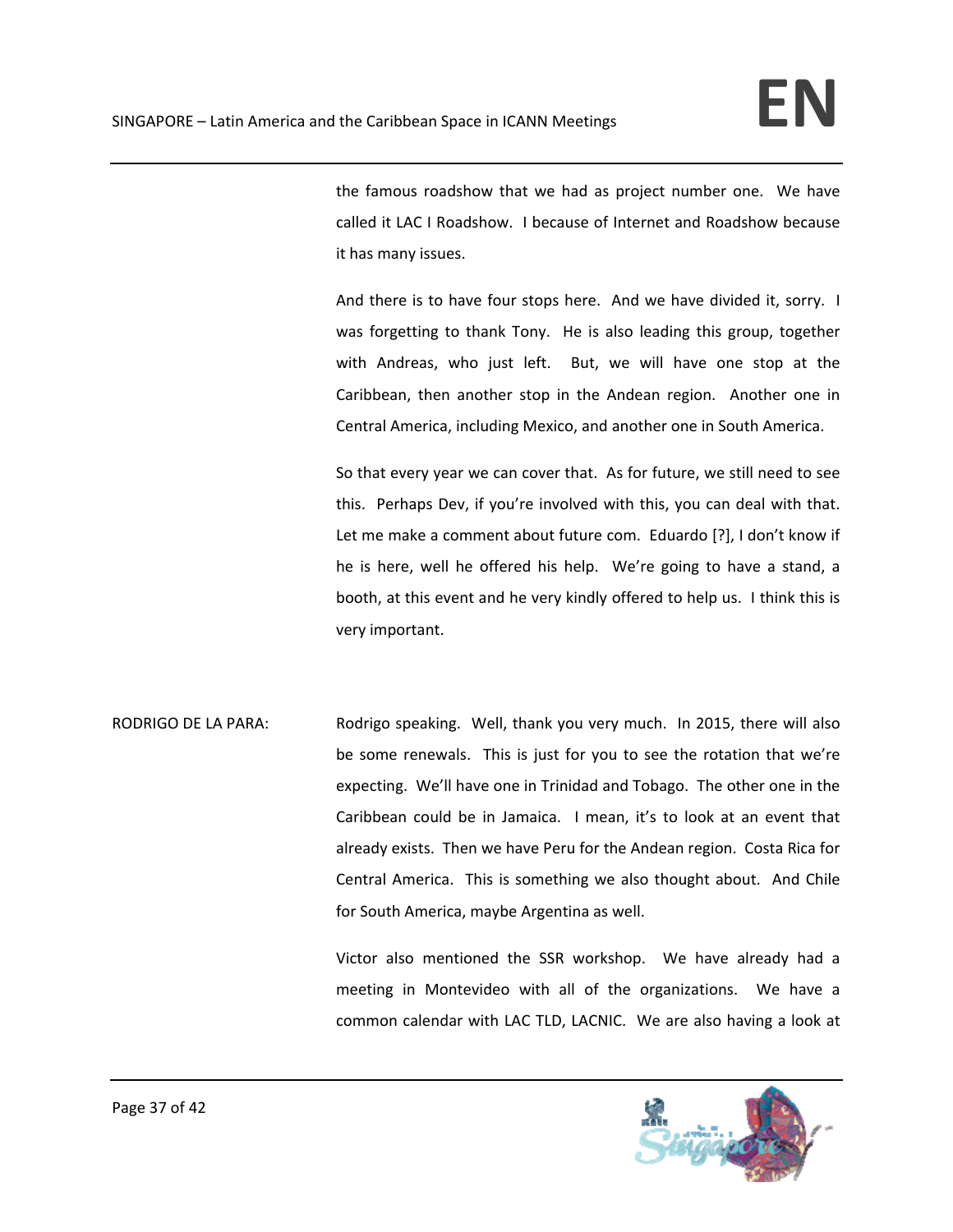the [?] activities, the ISOC activities, and so we have a common calendar. We have made a common diagnosis. And perhaps what we're missing is the Brazilian part.

I'm going to explain what this is about. But we have a lot of security and stability, and this is where we can ask some more about [?] from supporting the existing initiatives. And finally, what's next? We had a very good experience with this project. I believe we have progressed very smoothly. We have had some results, but we are going little by little, because we should not forget that we still have 34 – certified more projects ahead, and there is a year and a half to get to the plan.

So we probably will hire a project manager that is working full time for the [plan]. He should not inform people in the community, or the primary group that was in charge of the strategy, and we need to generate requirements to ICANN. So this would be part of ICANN. And finally, I would like to ask you, and maybe some of you would like to make a comment or if you do want to do this by email, how can we improve this experience?

How can we leverage our time? Especially these regions that are so far away from our region, those of us who come here are always the same. We get some additions with the fellows and some other opportunities, but then what do we do? We have just added Vanda, [Gabby], [?], and we believe it could be a nice opportunity to share with the Asian region, and they could not remain here and listen to us.

But is there anyone here who would like to share something?

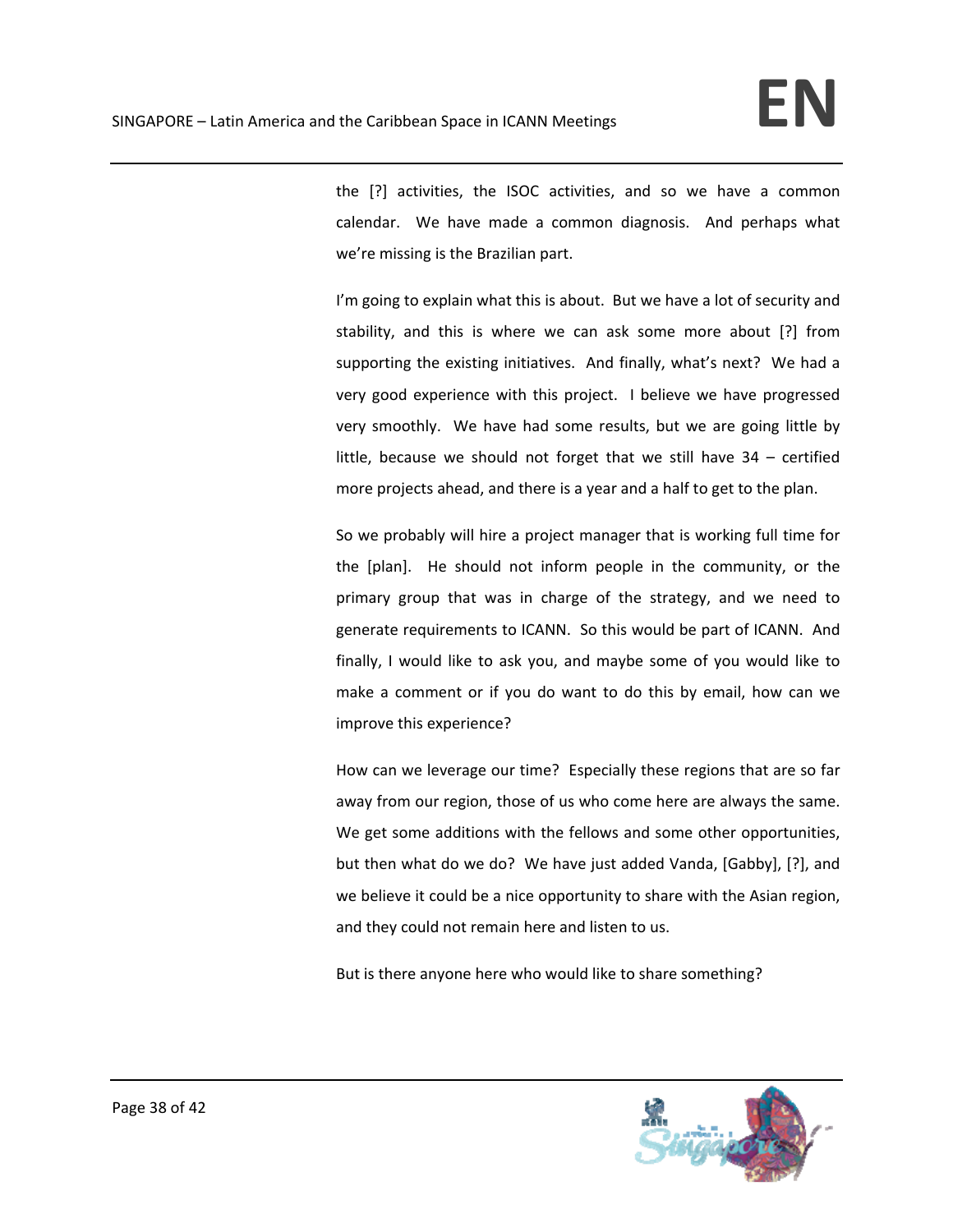GABBY: This is [Gabby] speaking. I have something that we can say. It would be nice to sustain this idea in these meetings that are so far away to talk more. I mean, we should exchange our ideas among us a lot more. Even though we are very few, because we don't really have many ways to call up on many people, because there is very few of us who come to these meetings, and we need to take advantage of that time to have more exchange among all of those that are here.

> This is an idea not looking into the future, but it is just something positive. It was a document that you send on the important issues for this meeting, or probably the important presentations that we should not miss as a region or as a group. And I think it is worth maintaining this.

VANDA SCARTEZINI: This is Vanda speaking. I think the idea is, well of course, we are far away from our region. So the number of participants is small, because it's very expensive to come here, etc. But I think in London, we will have participation from all the ALSs during the ATLAS summit, and we will have something more substantive. I think we need more ideas and help from those of us who can think, what can we do?

> How can we take advantage of the presence of all of the organizations from Latin America that will be present there? So this, I believe, will be a nice opportunity to share, to do something more relevant. We need to give this some thought, but I believe all the ideas we have will be really welcomed, because we have at least some 60 people, it's 60 organizations around the world.

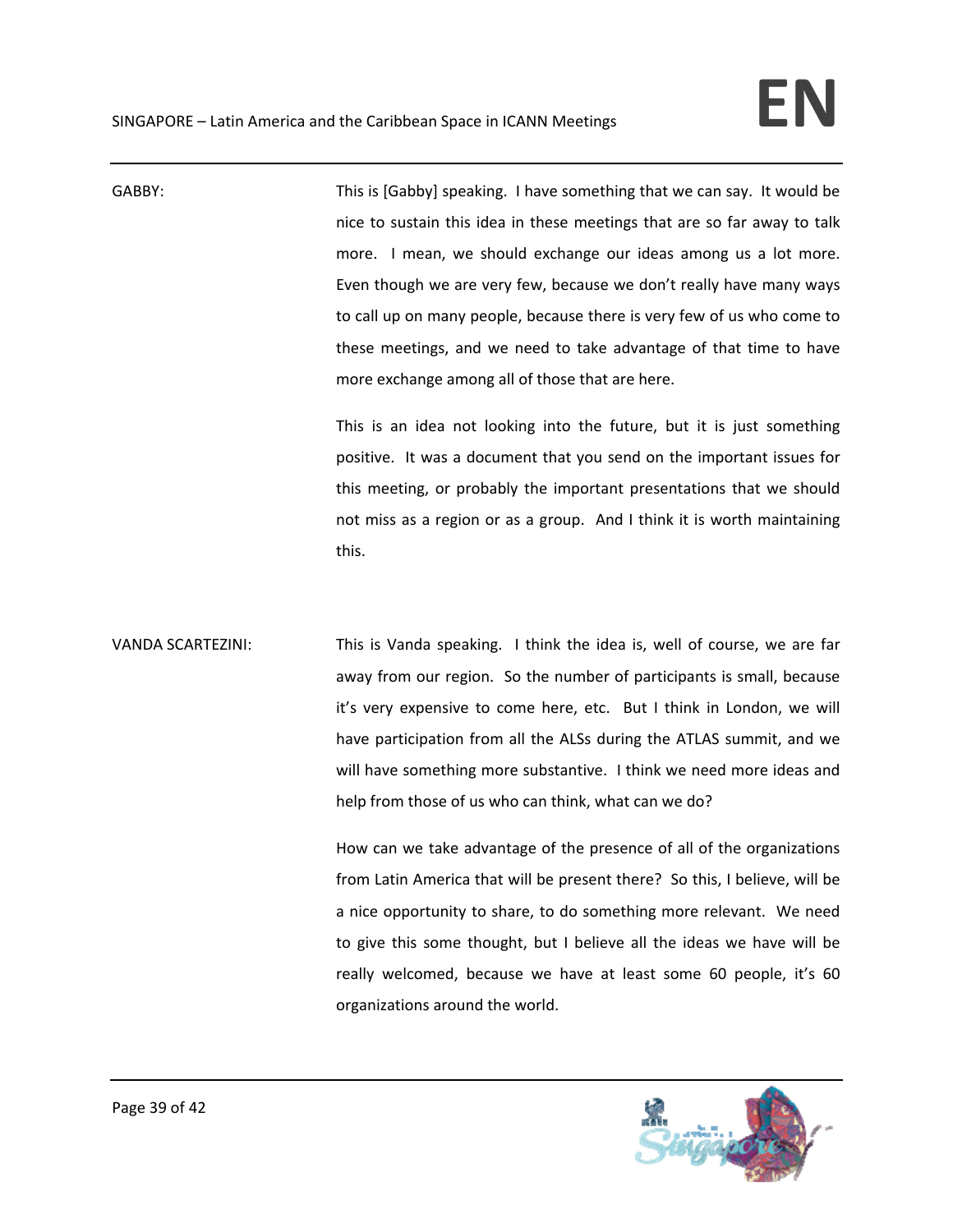And we can invite them. We can have a sort of exchange, a larger exchange among us because many of these organizations are not profit organizations, but they are active. They do business. They have their own domains. And so, those are just business organizations. They look for a sustainable solution for their actions. So, we should try to take advantage of them because they represent countries that they do not naturally come. They will come once to London.

They will not go to the other meetings, they will not show up. They have no conditions to participate. So I think this would be very interesting. I mean, to do something more concrete for the region. Then there is the Los Angeles meeting, and we can probably repeat something similar to what we have done here, just by looking for all of the members of our region who are interested.

So we can think of how we can do something focusing on business in North America, just targeted to Latin America. We are open to new ideas. So please do speak. Can you please give me one more minute? I'm going to do my NomCom advertisement. This year, we have the opportunity to participate in the leadership positions in ICANN.

You can apply for ALAC positions. There is… We have our own place just for Latin America and the Caribbean. So this is an opportunity that is repeating every two years. Now, this year we have the opportunity. The next one it will be for North America, and for Europe. So, if you want, there is a website which is NomCom dot ICANN dot org.

You need to fill in the form, and let me just remind you, I'm going to leave my card with the website. But let me remind you that the

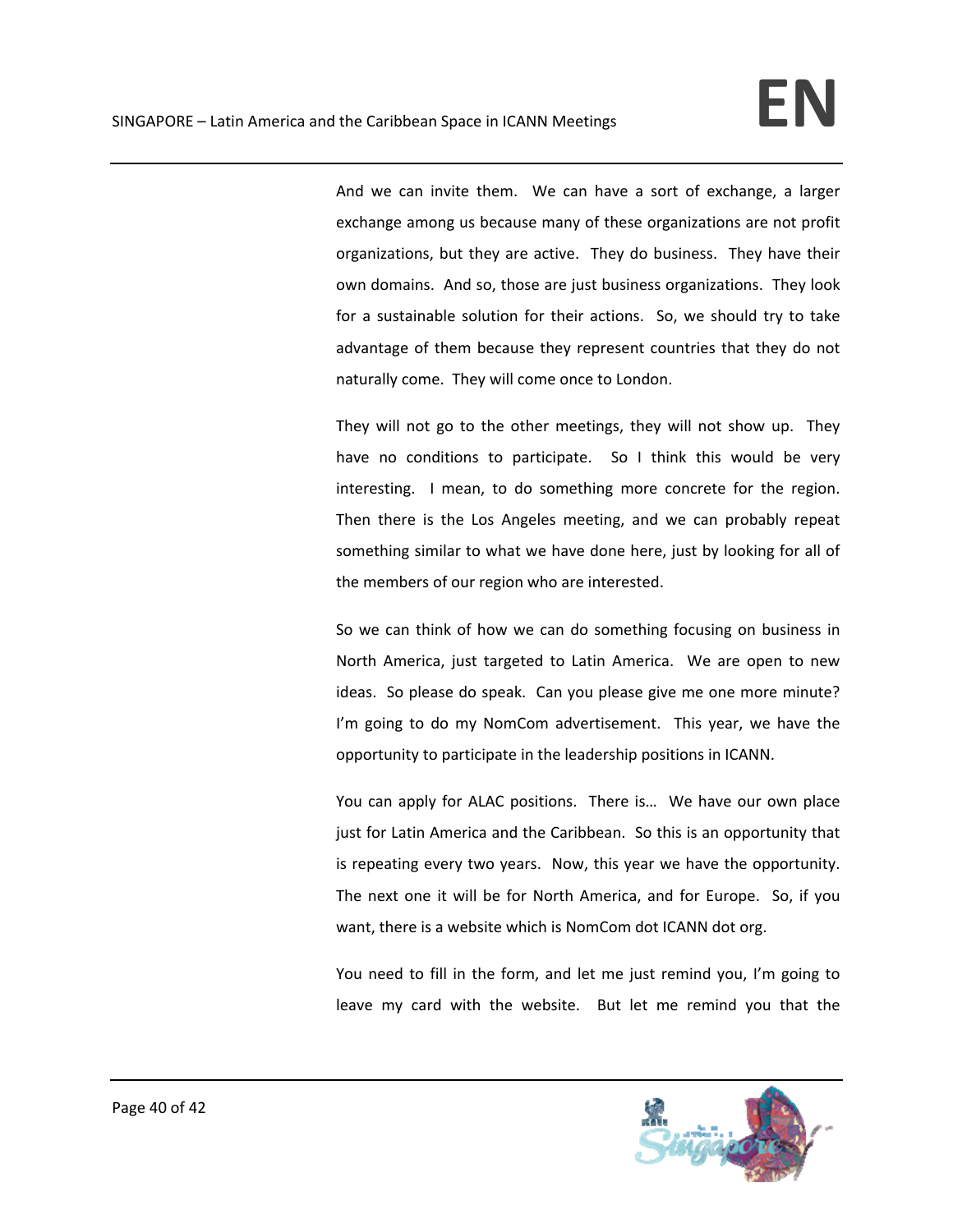deadline is April  $1<sup>st</sup>$ , so it's coming very soon, and we can access them through the Internet very easily.

If you have any difficulties, please get in touch with me. I can help you show you how to do it. I can talk to you about the advantages, difficulties, how long it takes. Why it is interesting, why it may be a more active participation opportunity here in ICANN.

- RODRIGO DE LA PARA: This is Rodrigo speaking. We're getting to the end. Fatima, you wanted to say something very quickly? 30 seconds.
- FATIMA CAMBRONERO: This is Fatima speaking. I wanted to say that, in the London meeting there will be 160 organizations. Maybe this is not the right approach from the business point of view. I think we should talk about the DNS industry. If we have more DNS companies, we will have more DNS regulation.

The civil society will be controlling the government, and this is how everything is set up. Maybe we should ask for more support in this. It will be able to raise awareness about this, especially in developing countries. On the other hand, you have to bear in mind that in that meeting, At Large has its own very busy agenda. So we will have to find time to interact with them. It may be quite complicated.

VANDA SCARTEZINI: This is Vanda speaking. Well, this is a reality for the ICANN agenda. It's always difficult. It's a different from the ICANN agenda. This is Vanda